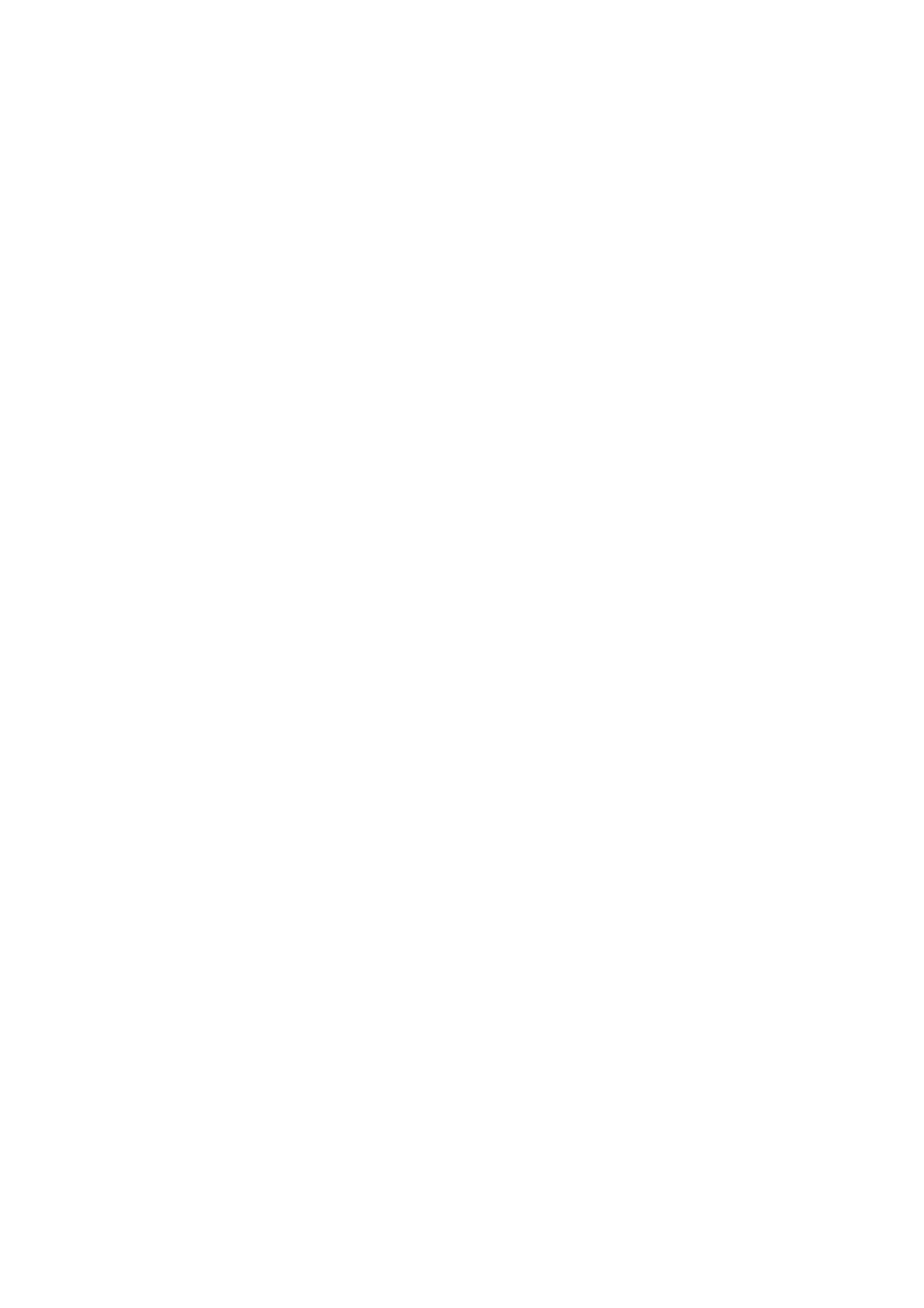## **An econometric study of the relationship between land use and vehicle trip generations**

TRICS Research Report 09/1

Dr David C Broadstock

JMP Consultants Limited Audrey House 16-20 Ely Place London EC1N 6SN

T 020 7405 2800 F 020 7430 9049 E london@jmp.co.uk

www.jmp.co.uk

Job No. J051007C

Report No.

Prepared by IDC

Verified AS

Approved by AS

Status Final

Issue No. 1

Date 19 August 2009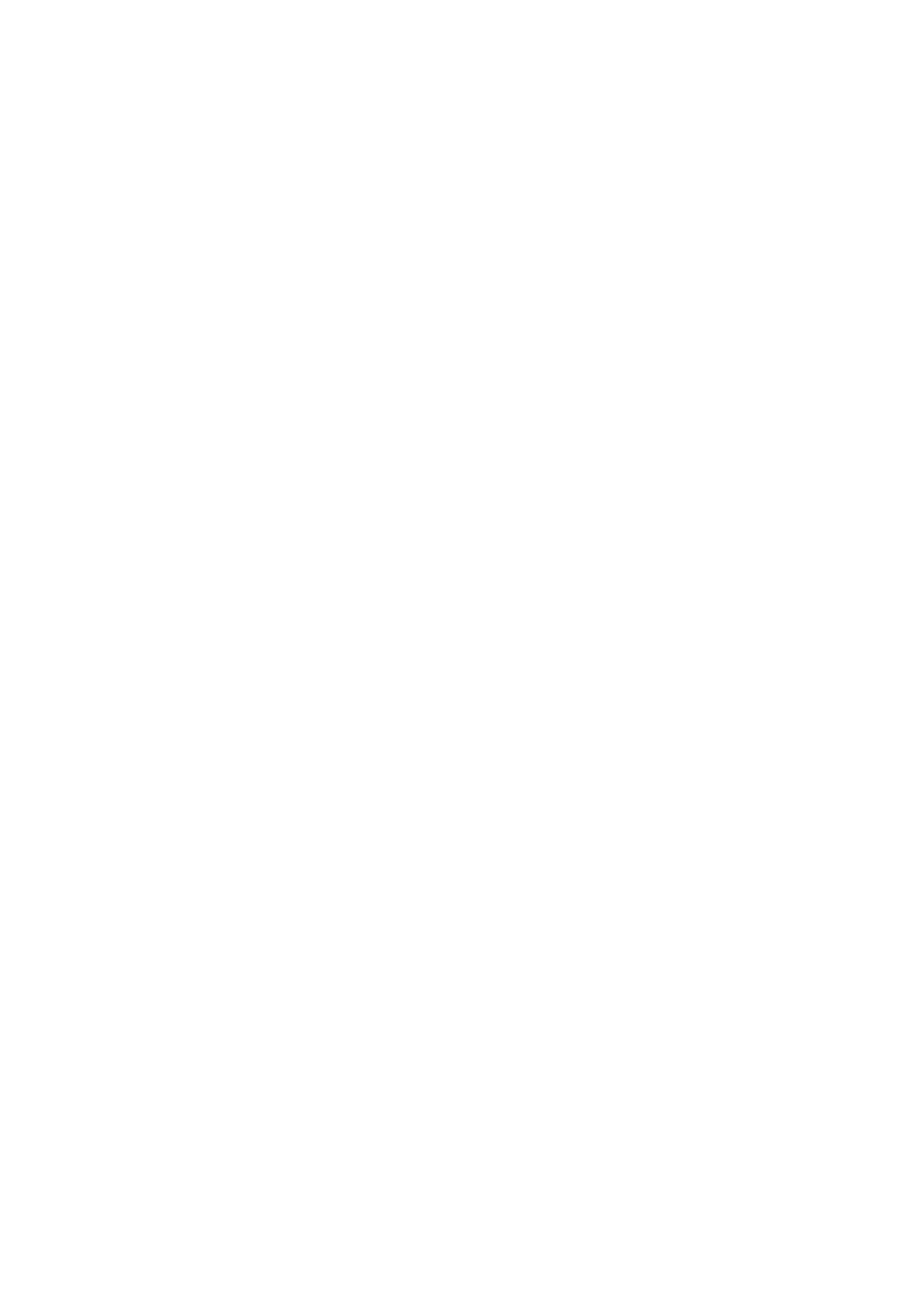## **An econometric study of the relationship between land use and vehicle trip generations**

TRICS Research Report 09/1

Dr David C Broadstock

#### Contents Amendments Record

This document has been issued and amended as follows:

|       | <b>Status/Revision Revision description</b> | <b>Issue Number</b> Approved By | Date       |
|-------|---------------------------------------------|---------------------------------|------------|
| Final |                                             | Annette Smith                   | 19/08/2009 |

DISCLAIMER: This document does not necessarily represent the current views of<br>the TRICS Consortium. This research report was commissioned by the TRICS<br>Consortium, and while all data contained within it was correct at the t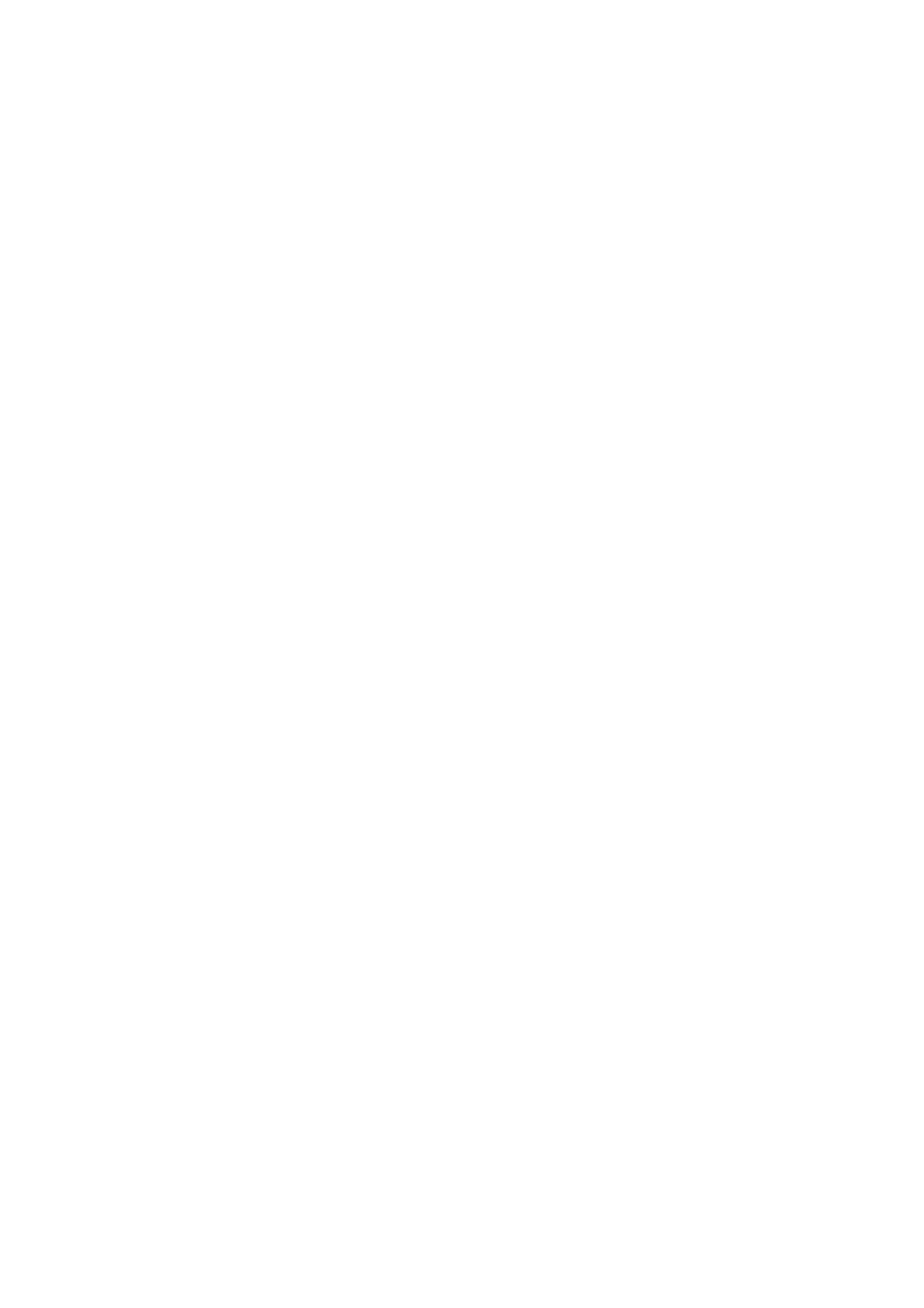## **Contents**

| $\mathbf{1}$   |                                                                             |  |
|----------------|-----------------------------------------------------------------------------|--|
| 2              |                                                                             |  |
| 3              |                                                                             |  |
|                | What are the core economic principles in relation to studies of transport?4 |  |
|                |                                                                             |  |
| $\overline{4}$ |                                                                             |  |
| 5              |                                                                             |  |
|                |                                                                             |  |
|                |                                                                             |  |
|                |                                                                             |  |
| 6              |                                                                             |  |
|                |                                                                             |  |
|                |                                                                             |  |
|                |                                                                             |  |
| $\overline{7}$ |                                                                             |  |
|                |                                                                             |  |
|                |                                                                             |  |
|                |                                                                             |  |
| 8              |                                                                             |  |
|                |                                                                             |  |
|                |                                                                             |  |
|                |                                                                             |  |
|                |                                                                             |  |

# **Tables and Figures**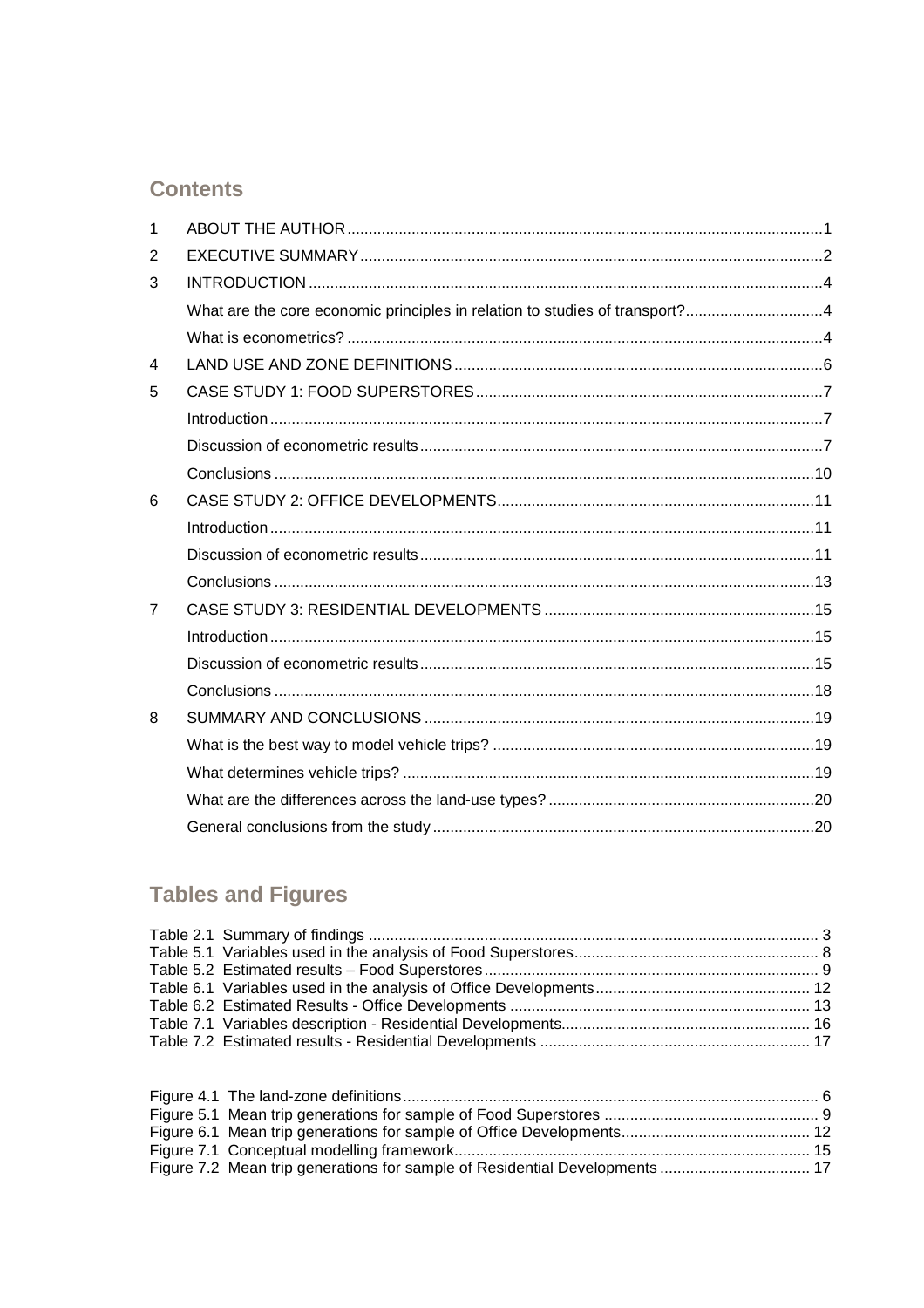# **Appendices**

APPENDIX A Econometric model APPENDIX B Descriptive statistics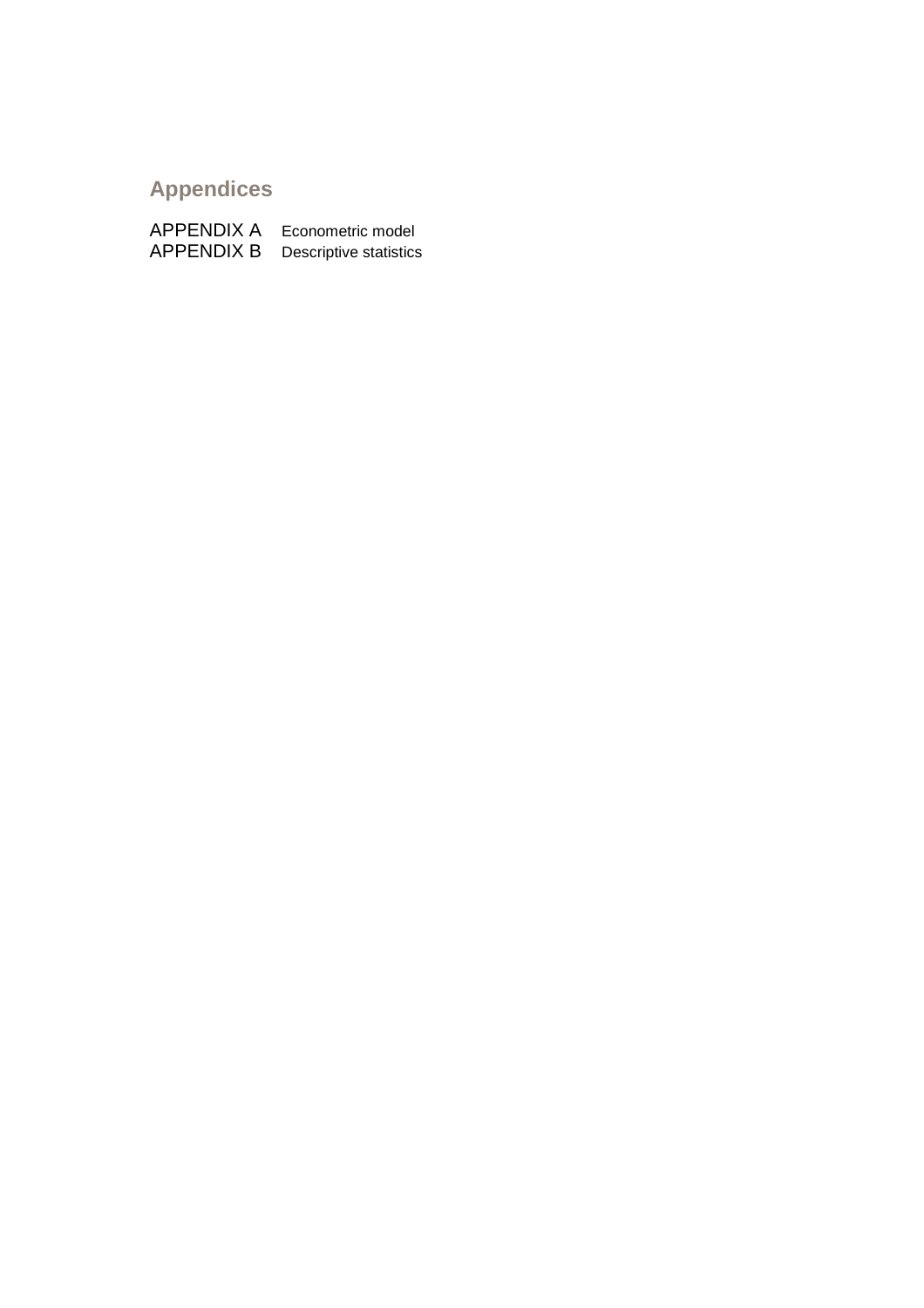# **1 About the author**



David is currently an economist with Halcrow Group Ltd working on an array of economics projects in Europe, the Middle East and North America. He has provided a number of guest lectures for postgraduate courses including automotive technology management and environmental economics.

Prior to joining Halcrow David worked as a transport planner within JMP where he also was involved with term commission projects evaluating the transport aspects of minor and major scheme development applications on behalf of Transport Scotland.

David is an associate member of the Surrey Energy Economics Centre, at the University of Surrey, where he regularly contributes to research in various aspects of transport and energy econometrics.

The PhD which this report is based upon was also done in collaboration with the University of Portsmouth where David previously obtained his BA(Hons) and MSc in Business Economics. A full copy of the PhD report can be obtained from the TRICS® Development Team upon request.

| Job No   | Report No | Issue no | Report Name                                           | Page |
|----------|-----------|----------|-------------------------------------------------------|------|
| J051007C |           |          | An econometric study of the relationship between land |      |
|          |           |          | use and vehicle trip generations                      |      |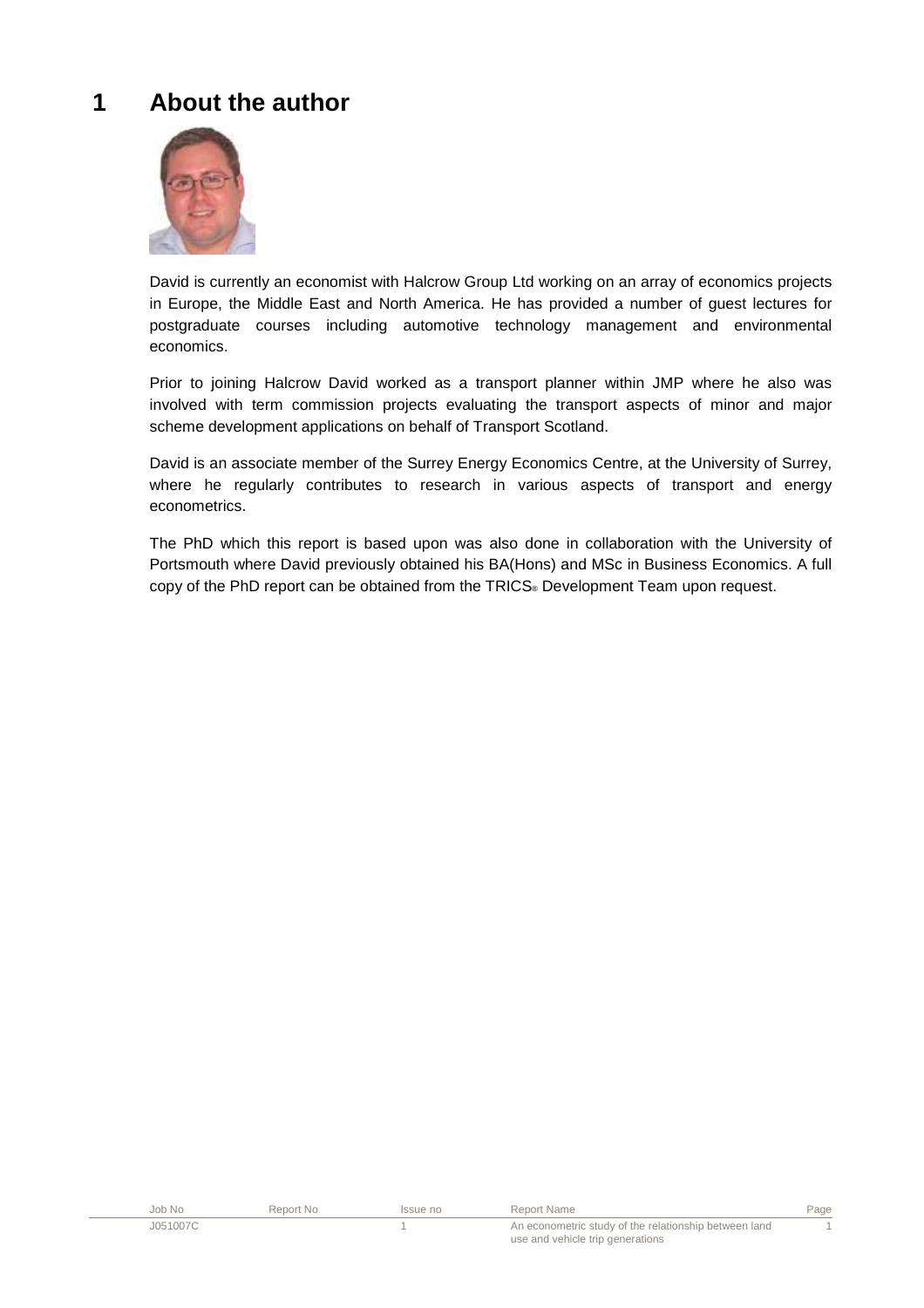# **2 Executive summary**

- 2.1 This report has emerged from the sponsorship of a PhD course of study by the TRICS® Consortium in collaboration with Economic and Social Research Council (ESRC Project Number PTA-033- 2004-00035). This collaboration also had inputs from JMP, the University of Portsmouth and the University of Surrey.
- 2.2 The principal purpose of the report is to summarise evidence from a series of economic studies into the relationships between land use, land zone and trip generations using the TRICS® database.
- 2.3 In particular the work sought to answer a number of questions and particularly, establish a scientifically grounded response to two key issues (i) can the data held in the TRICS® database be used for `sound' econometric modelling and (ii) using appropriate econometric methods, is whether or not is land zone placement (as defined in accordance with Planning Policy Guidance definitions) a genuinely important determinant of trip generation behaviour.

Site information for the following three site types was used;

- Office Developments;
- Food Superstores; and
- Residential Developments
- 2.4 For Offices and Food Superstores single equation trip attraction models are used based on the tenets of a standard derived demand modelling framework. While for Residential Developments a system is estimated to allow for interactions between the generation of trips in residential sites and the levels of car ownership at those sites.
- 2.5 The results support that land zone features, as a group of indicators, should be accounted for in trip generation models for office developments.
- 2.6 The full thesis, from which the information in this report is drawn is also available from the TRICS $_{\circ}$ Consortium and aside from touching on the policy issues highlighted in this report, makes a more considered review of the technical matters arising when analysing this data source.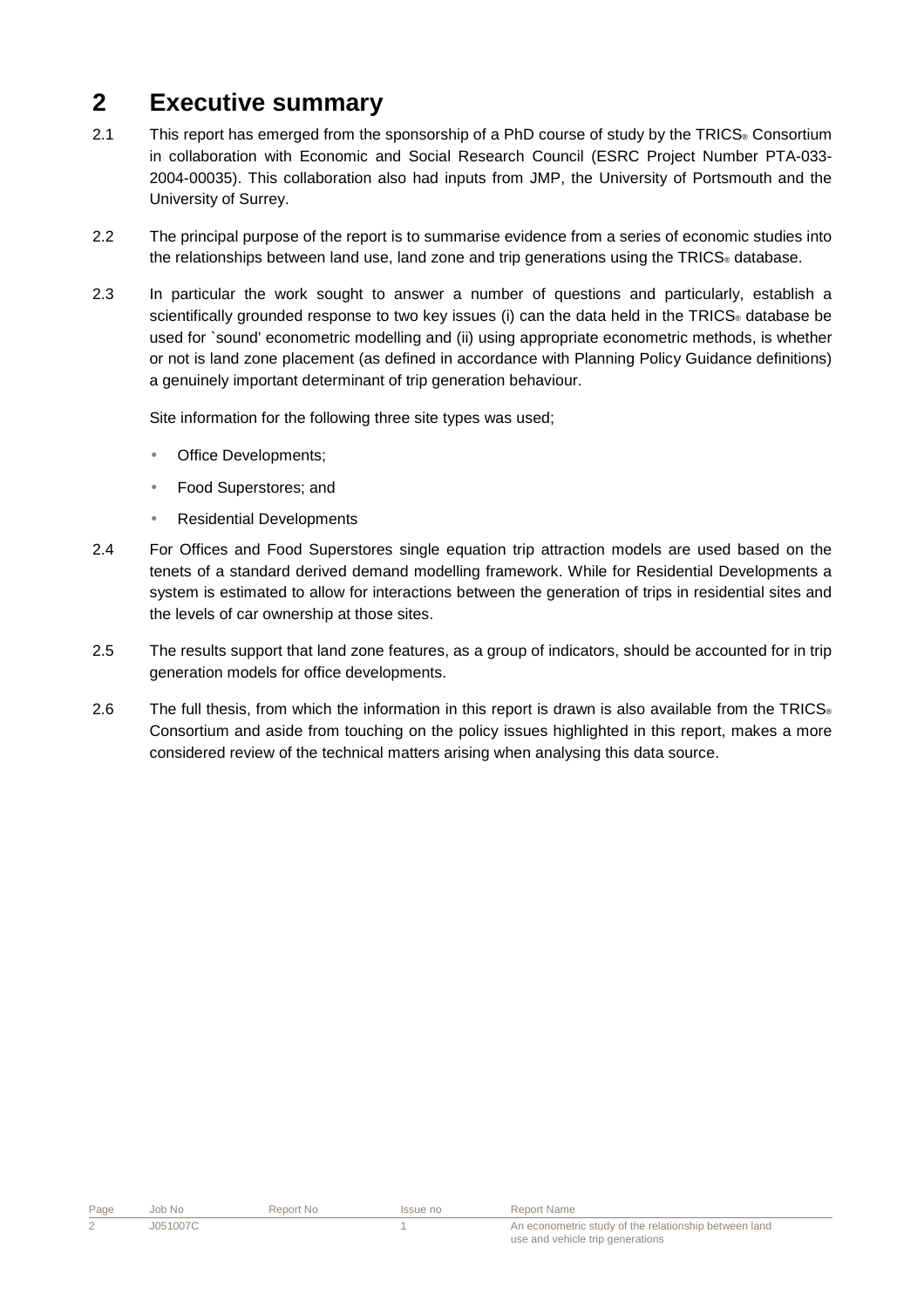|  |  | Table 2.1 Summary of findings |
|--|--|-------------------------------|
|--|--|-------------------------------|

| <b>Food Superstores</b>         | The results exemplify the complexity of trip generations at food<br>superstores revealing that trip generations are jointly determined<br>by land zone features, site specific characteristics, local<br>demographics and also the competitive nature of the local food<br>retail industry.                                                                                                                                                                          |
|---------------------------------|----------------------------------------------------------------------------------------------------------------------------------------------------------------------------------------------------------------------------------------------------------------------------------------------------------------------------------------------------------------------------------------------------------------------------------------------------------------------|
| <b>Office Developments</b>      | The results affirm the common wisdom in that size/parking<br>provision is the biggest determinant of trip generations; however<br>the results reveal that the model needs to incorporate land zone<br>measures. If land zone is not considered when assessing the trip<br>generations at office use developments, then the trip generations<br>will be either under or over-estimated.                                                                               |
| <b>Residential Developments</b> | Trip rates at residential developments are found to be determined<br>by land zone placement. While the results for the trip generation<br>model for residential sites implies the specific determinants of trips<br>at residential sites might be too complex to accurately specify<br>using TRICS <sup>®</sup> data. However the evidence supporting the role of<br>accounting for land zone features is consistent and robust, and as<br>such cannot be neglected. |
| General                         | The results demonstrate the importance of controlling for land zone<br>features in assessing trip rates across a range of different land use<br>types. Although different land use types are borne from different<br>functional relationships between the specific influences of demand,<br>land zone features are consistently important, as is an overall<br>appreciation of the socio-economic characteristics.                                                   |

| Job No   | Report No | Issue no | Report Name                                           | Page |
|----------|-----------|----------|-------------------------------------------------------|------|
| J051007C |           |          | An econometric study of the relationship between land |      |
|          |           |          | use and vehicle trip generations                      |      |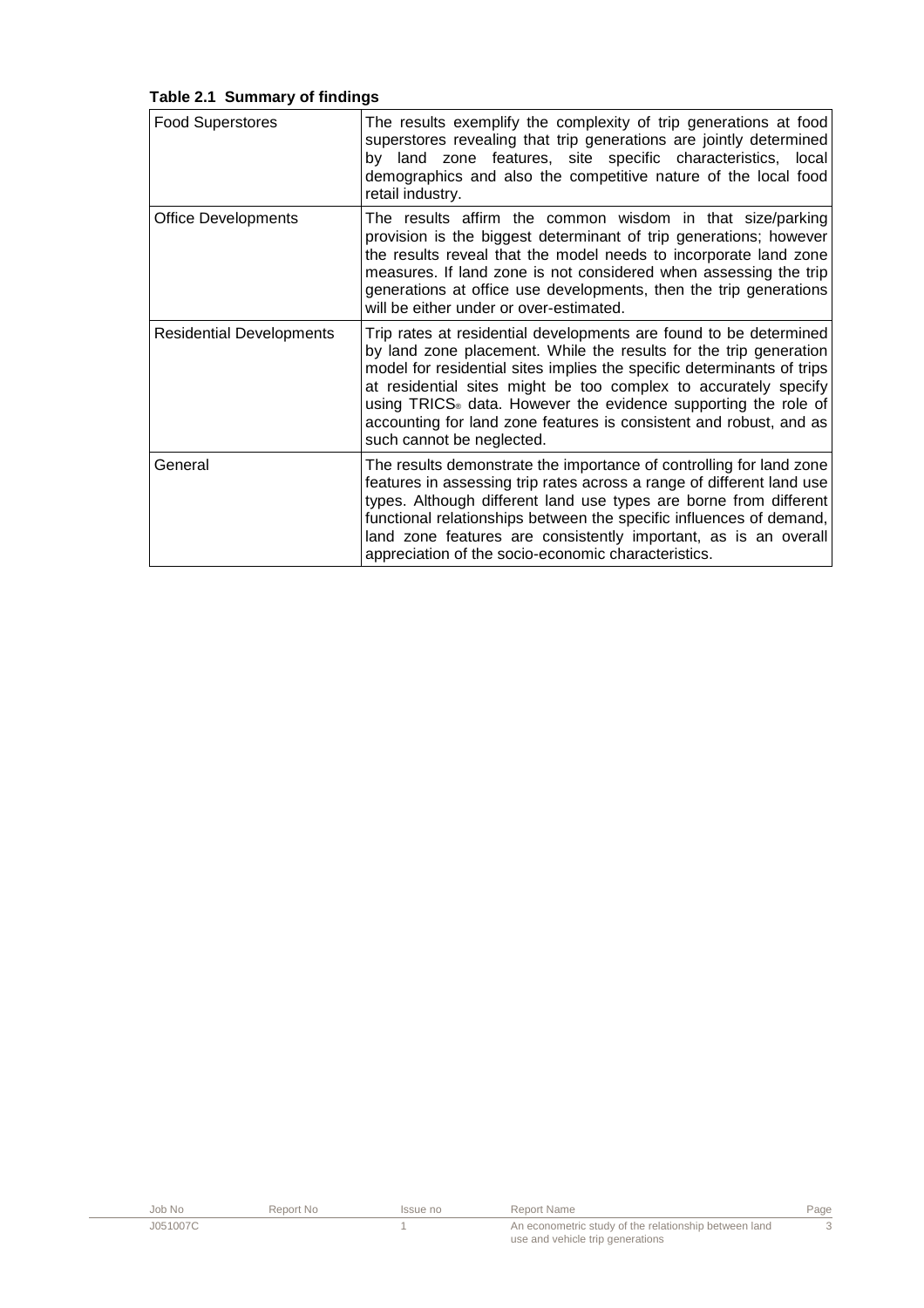# **3 Introduction**

- 3.1 This report has evolved as a deliverable from a scientific research project looking into the TRICS<sup>®</sup> database, and so it should be borne in mind that what may appear to be restrictive assumptions at points throughout the analyses are in fact necessary assumptions to make the research viable.
- 3.2 This is the first formal application of econometrics to the TRICS® database, and although some previous regression type work has been conducted, the present report is built upon more theoretically grounded relationships.
- 3.3 The intention of the findings herewith was not to produce a definitive assessment of the TRICS® database but rather to make the initial footsteps into a more considered review of the true value of the database. In so doing it has made useful contributions to the transport professionals community, though it has also identified issues and questions which were beyond the scope of the project and hence not yet answered.

**What are the core economic principles in relation to studies of transport?** 

- 3.4 Transport is a service good meaning that it is not demanded in its own right but rather is a necessary complementary good in order to access other goods or services.
- 3.5 Underlying principles of economics dictate that demand for any given good or service is driven by **prices**, **income** and **tastes**.
	- **Prices:** As prices rise the consumer cannot afford as many goods as before and so demand falls and vice versa;
	- **Income:** As incomes rise the consumer can afford to purchase more than before and so demand rises and vice versa;
	- **Tastes:** Tastes are reflected in the combinations of goods that consumers buy. Individual preferences will for instance determine a consumer's ability to walk or travel by car.
- 3.6 The present study takes cognisance of the above three facets of demand behaviour in using the TRICS® database to model demand for transport. However in the knowledge that transport demand is derived, it does so by analysing three distinct land-use types.

## **What is econometrics?**

- 3.7 This section provides a very cursory overview of the fundamentals of econometrics from a largely non-technical perspective.
- 3.8 The term econometrics stems from the combination of two words, economics and metrics. Metrics is an alternative word for measurement and a simple interpretation of the term econometrics would be 'the measurement of economic theory'. In other words, econometrics is a tool to establish whether underlying economic theories are relevant to real world situations.
- 3.9 The measurement aspect is heavily grounded in statistical theory, and there is no way of avoiding some simple statistics when generating econometric outputs. Fundamentally, econometrics is the fusion of economic theory with statistics.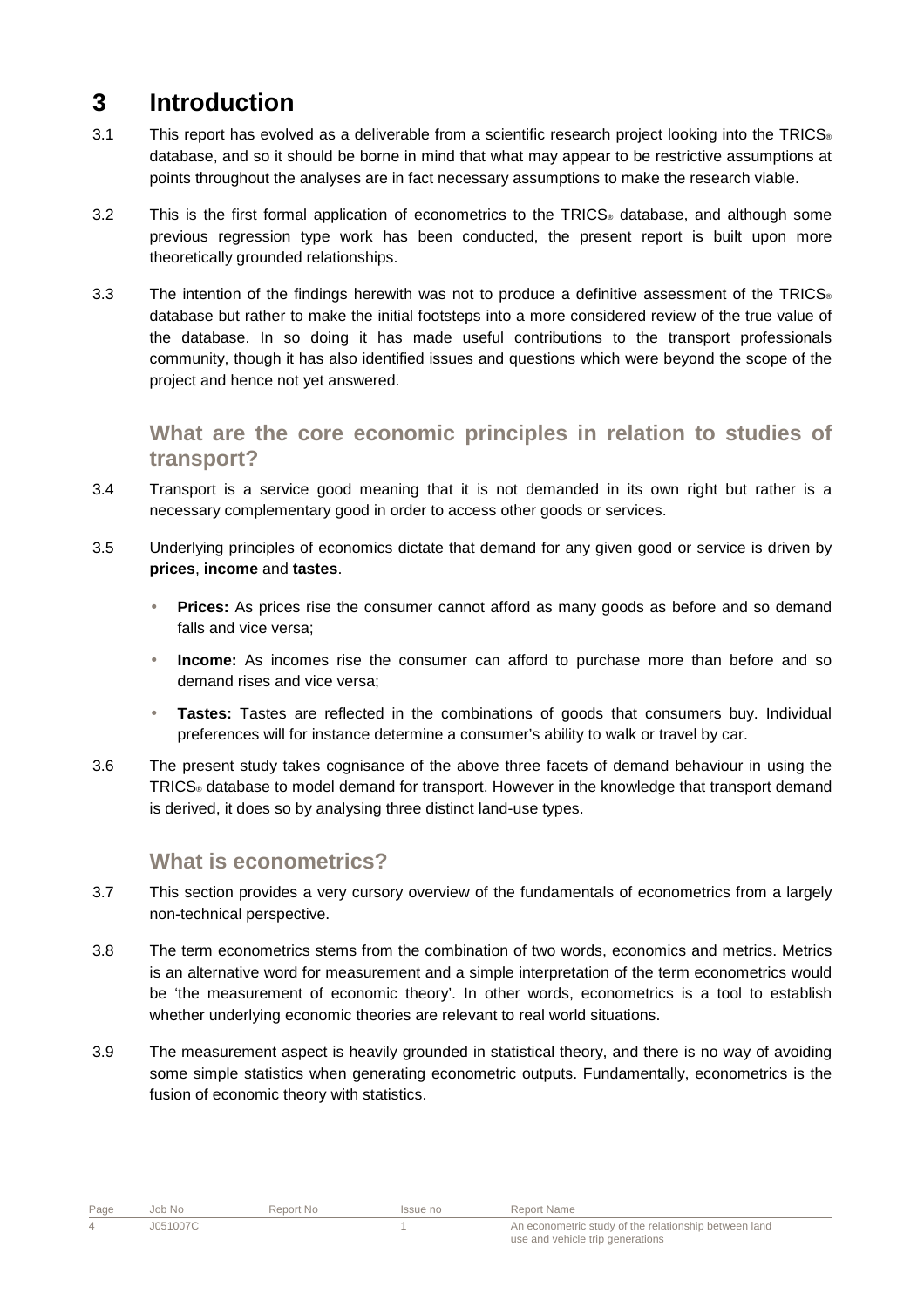- 3.10 Although the element of statistics increases the analytical burden, it does also however allow such studies a far greater degree of confidence and provides the necessary testing frameworks and control environments to enable economics to be accepted as a science and not simply an art.
- 3.11 The following hypothesis underpins the three subsequent case studies: **'Spatial placement has a statistically significant impact upon car use at office, retail and residential developments.'**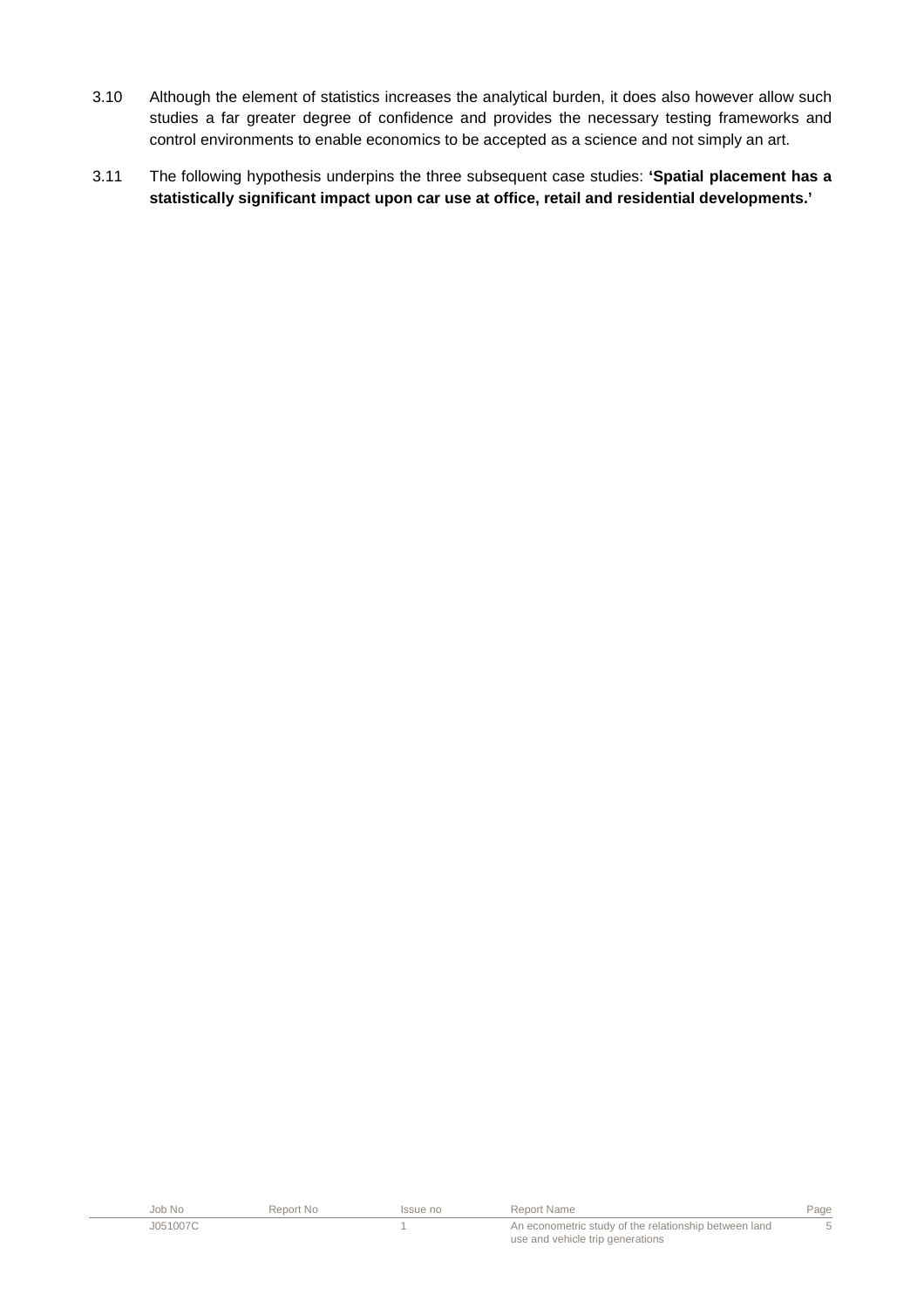## **4 Land use and zone definitions**

- 4.1 A critical feature of the research was to determine whether or not different land use types have fundamentally different trip attraction drivers, and importantly to what extant they differ. Within this report three different land-use types were considered namely;
	- Food Superstores;
	- Office Developments; and
	- Residential Developments
- 4.2 The first two are sub-sections from the retail and employment TRICS® categories respectively while the third category encapsulated the entire housing development category.
- 4.3 These categories were chosen on the basis that they represent three 'policy relevant' land use categories.
- 4.4 As a further extension to the study and in an effort to control for all relevant geographical characteristics, land-zone types were also controlled for in the econometric model using dummy variables.



#### **Figure 4.1 The land-zone definitions**

TRICS 2009(b)v6.4.1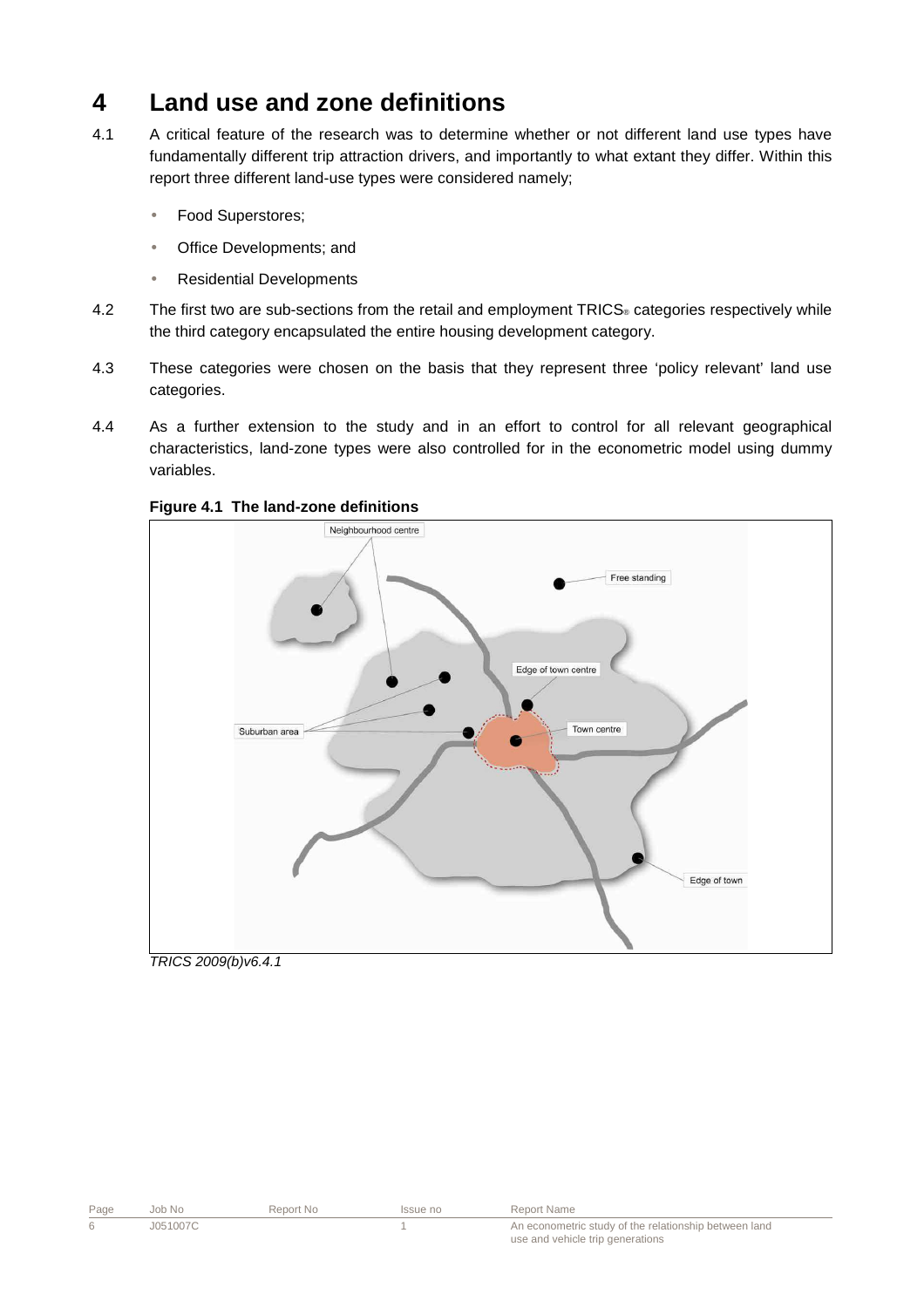# **5 Case Study 1: Food Superstores**

### **Introduction**

5.1 This section presents the findings from a trip attraction model for food superstores in the UK.

### **Discussion of econometric results**

**The model** 

5.2 The foundations of the econometric specification are given in the Appendix. The results of the present case study are based upon a general model specification which determines the trip rate (or Flow) as a linear function of economic, socioeconomic physical and geographical characteristics. The final specification being expressed as follows;

#### Trips = f (Economic,Socioeconomic,Physical,Geographic)

#### **Variables description**

- 5.3 The data, as is also the case with the office and residential case studies, comprises information from the UK Census of Population, the NOMIS (National Online Manpower Information System) archive and traffic and site-specific data from TRICS®.
- 5.4 The variables used in the analysis of food superstores are summarised in the following table.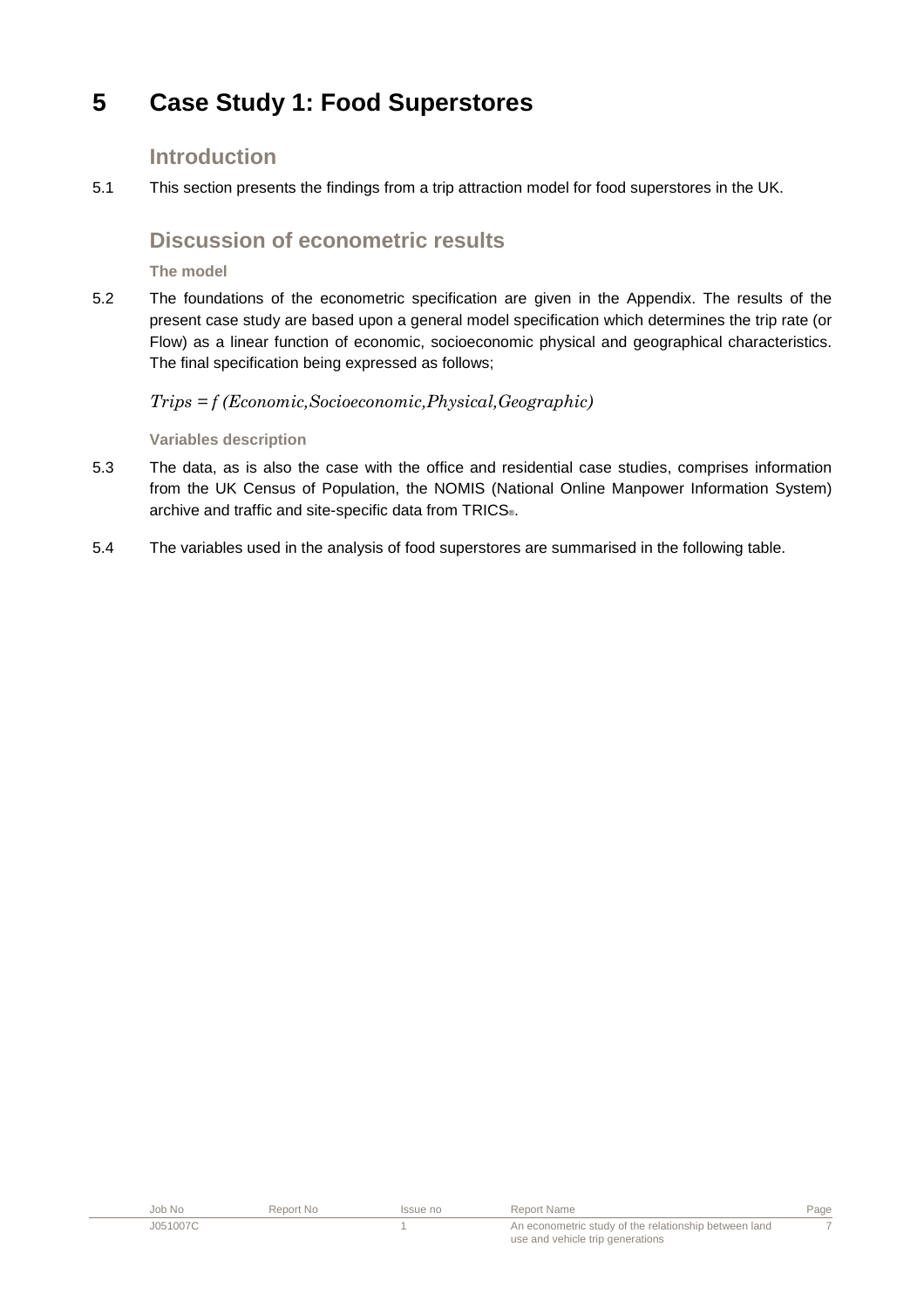| <b>Continuous variables</b>   |               |             |           |                |            |
|-------------------------------|---------------|-------------|-----------|----------------|------------|
|                               | <b>Number</b> | <b>Mean</b> | Std. Dev. | Min            | <b>Max</b> |
| Car ownership                 | 201           | $-0.136$    | 0.320     | $-1.386$       | 0.262      |
| <b>Bus services</b>           | 201           | 3.882       | 0.633     | 2.303          | 4.500      |
| Gross Floor Area              | 201           | 8.565       | 0.400     | 7.097          | 9.218      |
| <b>Retail Floor Area</b>      | 199           | 8.006       | 0.385     | 6.783          | 8.817      |
| Resistance                    | 201           | 1.120       | 0.866     | $-1.386$       | 3.367      |
| Average household size        | 201           | 0.861       | 0.527     | 0.759          | 0.977      |
| Employment level for the area | 201           | 0.190       | 0.205     | $-0.185$       | 0.595      |
| Parking provision at the site | 201           | 6.107       | 0.504     | 4.489          | 6.908      |
| <b>Dummy variables</b>        |               |             |           |                |            |
|                               | <b>Number</b> | <b>Mean</b> | Std. Dev. | <b>Median</b>  |            |
| Petrol filling station dummy  | 201           | 0.507       | 0.501     | 1              |            |
| Town centre                   | 201           | 0.099       | 0.099     | $\overline{0}$ |            |
| Neighbourhood centre          | 201           | 0.358       | 0.481     | $\mathbf 0$    |            |
| Suburban area                 | 201           | 0.020       | 0.140     | $\overline{0}$ |            |
| Edge of town                  | 201           | 0.054       | 0.228     | $\overline{0}$ |            |
| Free standing                 | 201           | 0.035       | 0.184     | $\overline{0}$ |            |
| Commercial zone               | 201           | 0.129       | 0.336     | $\overline{0}$ |            |
| Industrial zone               | 201           | 0.194       | 0.396     | $\overline{0}$ |            |
| Economy brand indicator       | 201           | 0.094       | 0.293     | $\mathbf 0$    |            |
| Saturday survey               | 201           | 0.313       | 0.465     | $\Omega$       |            |
| Sunday survey                 | 201           | 0.144       | 0.352     | $\mathbf 0$    |            |
| Monday-Thursday survey        | 201           | 0.104       | 0.306     | $\mathbf 0$    |            |

**Table 5.1 Variables used in the analysis of Food Superstores** 

5.5 See Appendix B for a more detailed description of the content of these tables.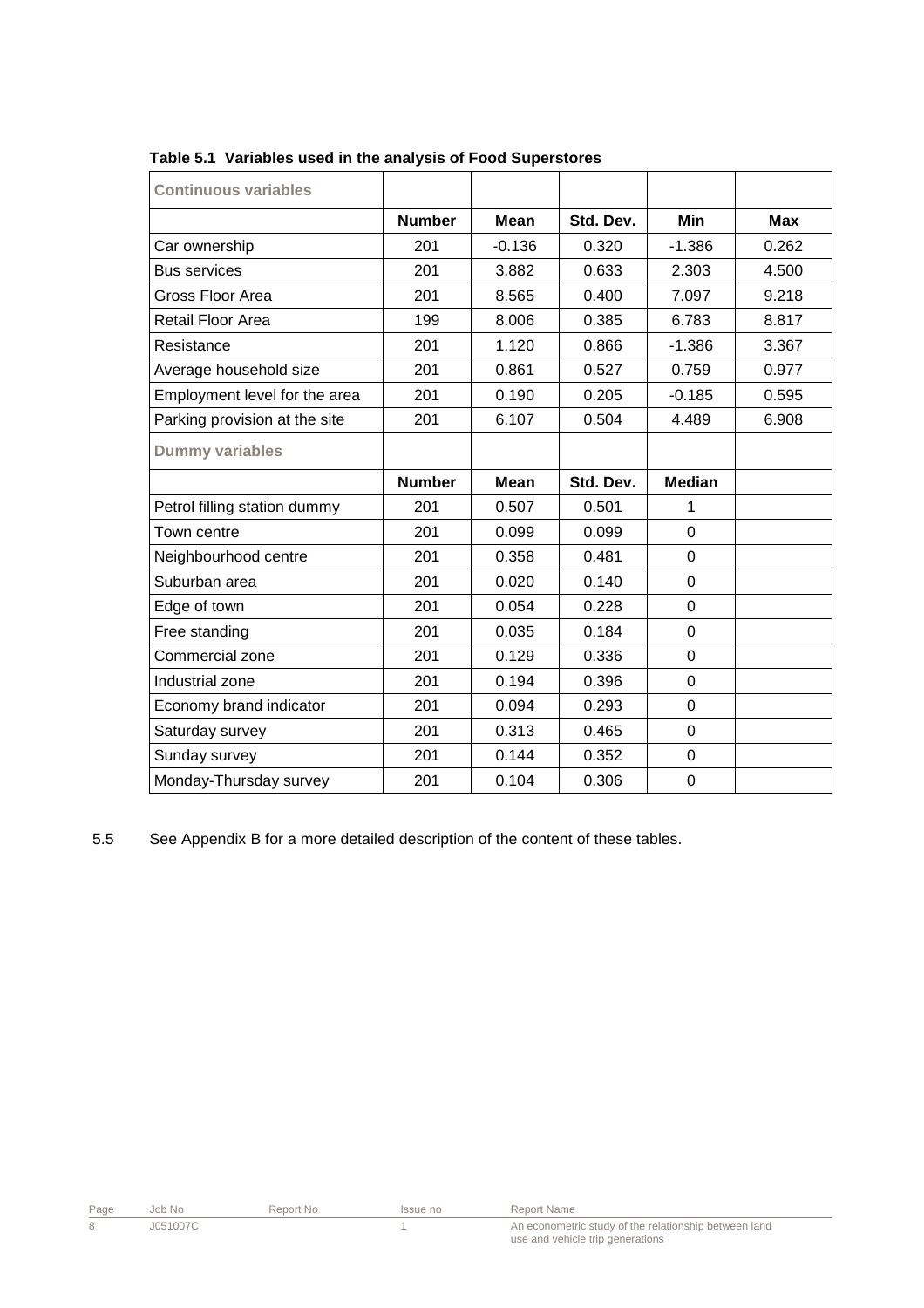

#### **Figure 5.1 Mean trip generations for sample of Food Superstores**

|  |  |  |  | Table 5.2 Estimated results - Food Superstores |
|--|--|--|--|------------------------------------------------|
|--|--|--|--|------------------------------------------------|

| <b>Table Header</b>            | <b>GFA Model</b> | <b>RFA Model</b> |  |
|--------------------------------|------------------|------------------|--|
| Constant                       | $1.539*$         | 1.230            |  |
| Car ownership                  | $0.202***$       | $0.214***$       |  |
| <b>Bus services</b>            | $0.141***$       | $0.143***$       |  |
| Gross Floor Area               | $0.303**$        |                  |  |
| Retail Floor Area              |                  | 0.339**          |  |
| Distance to nearest competitor | $0.084***$       | $0.102***$       |  |
| Average household size         | $-1.724***$      | $-1.557***$      |  |
| Employment level for the area  | $0.494***$       | $0.432***$       |  |
| Parking provision at the site  | 0.338***         | $0.343***$       |  |
| Petrol filling station dummy   | $0.136***$       | $0.150***$       |  |
| Town centre                    | $0.334***$       | $0.375***$       |  |
| Neighbourhood centre           | 0.102            | 0.096            |  |
| Suburban area                  | $-0.067$         | $-0.019$         |  |
| Edge of town                   | $0.280***$       | $0.241**$        |  |
| Free standing                  | 0.109            | 0.096            |  |
| Commercial zone                | $0.153*$         | $0.161*$         |  |
| Industrial zone                | $0.214***$       | $0.172**$        |  |
| Economy brand indicator        | $-0.341***$      | $-0.315***$      |  |
| Saturday survey                | 0.029            | 0.032            |  |
| Sunday survey                  | $-0.658***$      | $-0.656***$      |  |
| Monday-Thursday survey         | $-0.258***$      | $-0.251***$      |  |
| Number of observations         | 201              | 199              |  |
| Adj R-squared                  | 0.694            | 0.689            |  |

Achieved Significance Level: \*\*\*=1%, \*\*=5%, \*=10%

Specification i=Model estimates using GFA, Specification ii=Model estimates using RFA.

The coefficients in these tables represent elasticises e.g. the car ownership coefficient of 0.202 indicates that a 1% change in car ownership levels leads to a 2.02% change in vehicle trip generations.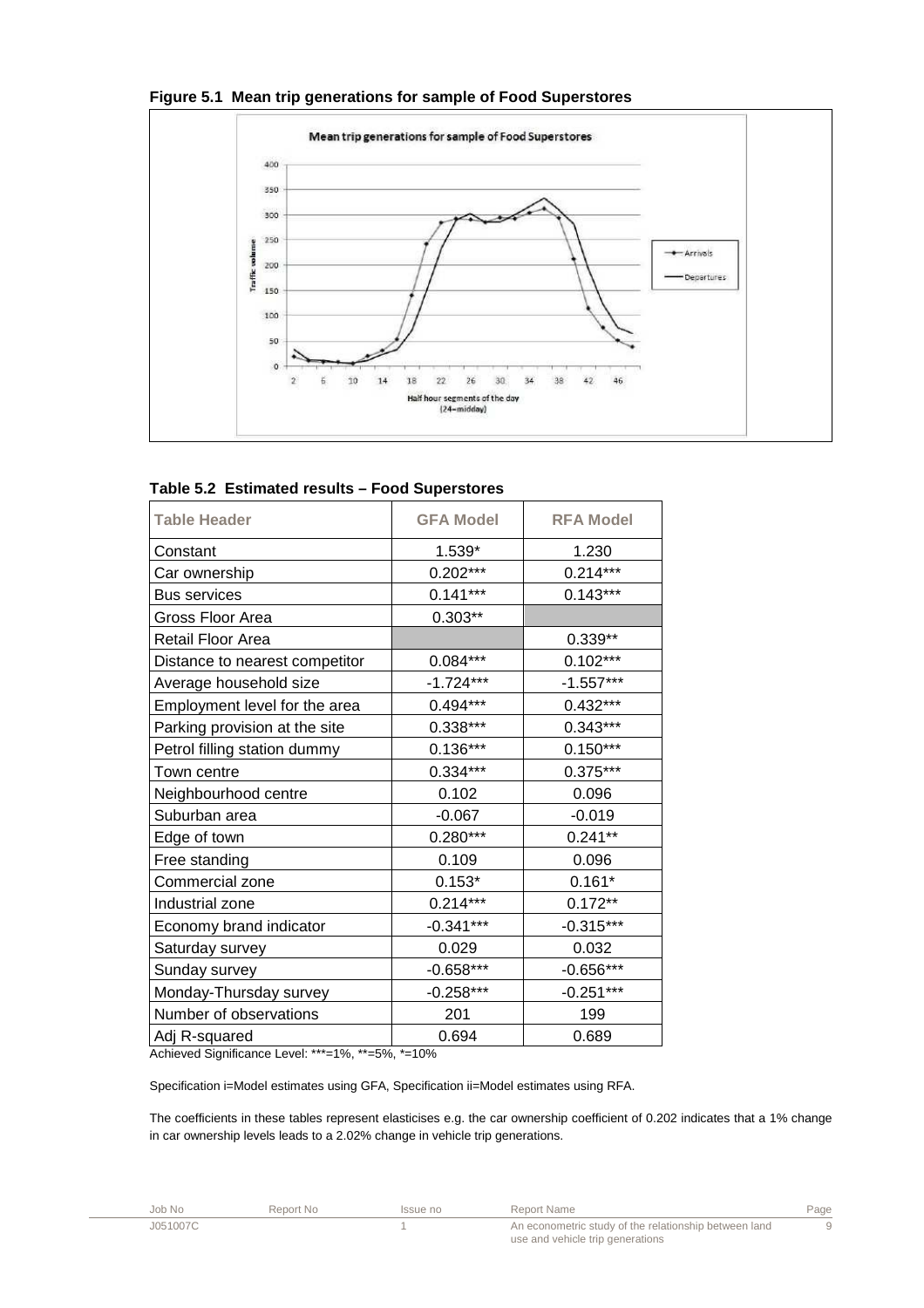**Implications of results** 

5.6 The results indicate that traffic to a given food superstore, increases with household car ownership, store parking provision, site size (floor space), and distance to the nearest competitor. Furthermore, increases in public transport provision are shown to be associated with increasing car trips. This makes sense if it is considered that a larger number of car trips are likely to be reflective of a larger throughput of total trips and hence reflective of a larger consumer base for a bus service provider to tap into. This latter effect is discussed in the light of planning policy for development control purposes and a role linked to the reinforcement of 'food deserts'. The results also reveal activity-specific household economies of scope and scale. It is suggested how these may also further perpetuate unsustainable development and 'food desert' characteristics.

### **Conclusions**

- 5.7 Shopping in a large food superstore is generally a time consuming experience, therefore the decision to engage in such an activity will be consciously influenced and weighed against the size of the shopping baskets that are being filled (i.e. the extent of the grocery needs). Furthermore, due to their larger shopping load requirements, the relative ease in which the trip can be conducted may actually be enhanced by the use of a car (due to increased comfort and security, door-to-door service etc).
- 5.8 Food superstores may seek to justify their extensive requirements for land in terms of customer parking provision. However, given city space limitations (and subsequently land price constraints too) it may be less feasible for superstores to locate at inner urban locations in a way that meets the objectives of their business model.
- 5.9 On the general assumption that these food retailers act largely as profit maximisers, they would rationally aim to facilitate greater customer access. As the results suggest, the level of parking provision significantly influences this ability. Thus, food superstore developers may rationally voice a preference towards outer urban areas, where it is easier to satisfy their parking ratio requirements.
- 5.10 Given the above food superstores are increasingly less likely to be placed in inner urban locations. Thus, of specific relevance to communities characterised by car-owning, growing families, there is a statistically significant burden of evidence to suggest that with further development of food superstores aiming to serve them, food desert concerns will inevitably be perpetuated and accentuated for some other sections of the community.
- 5.11 The evidence presented so far implies that the GFA variable can be used to determine trip rates which might appear counterintuitive to the recommendations of pre-2009 TRICS® Good Practice guides. Rather it is the contrary which is true insofar as the results presented here are based upon a ceteris paribus assumption or more simple that all other things are held constant. Therefore the finding that GFA has a positive relationship is only true when all other aspects are controlled for. As the 2009 TRICS® Good Practice Guide indicates, GFA by itself cannot accurately reflect the level of trip generations and this is reaffirmed by the findings here which demonstrate the complexity of the true underlying relationship.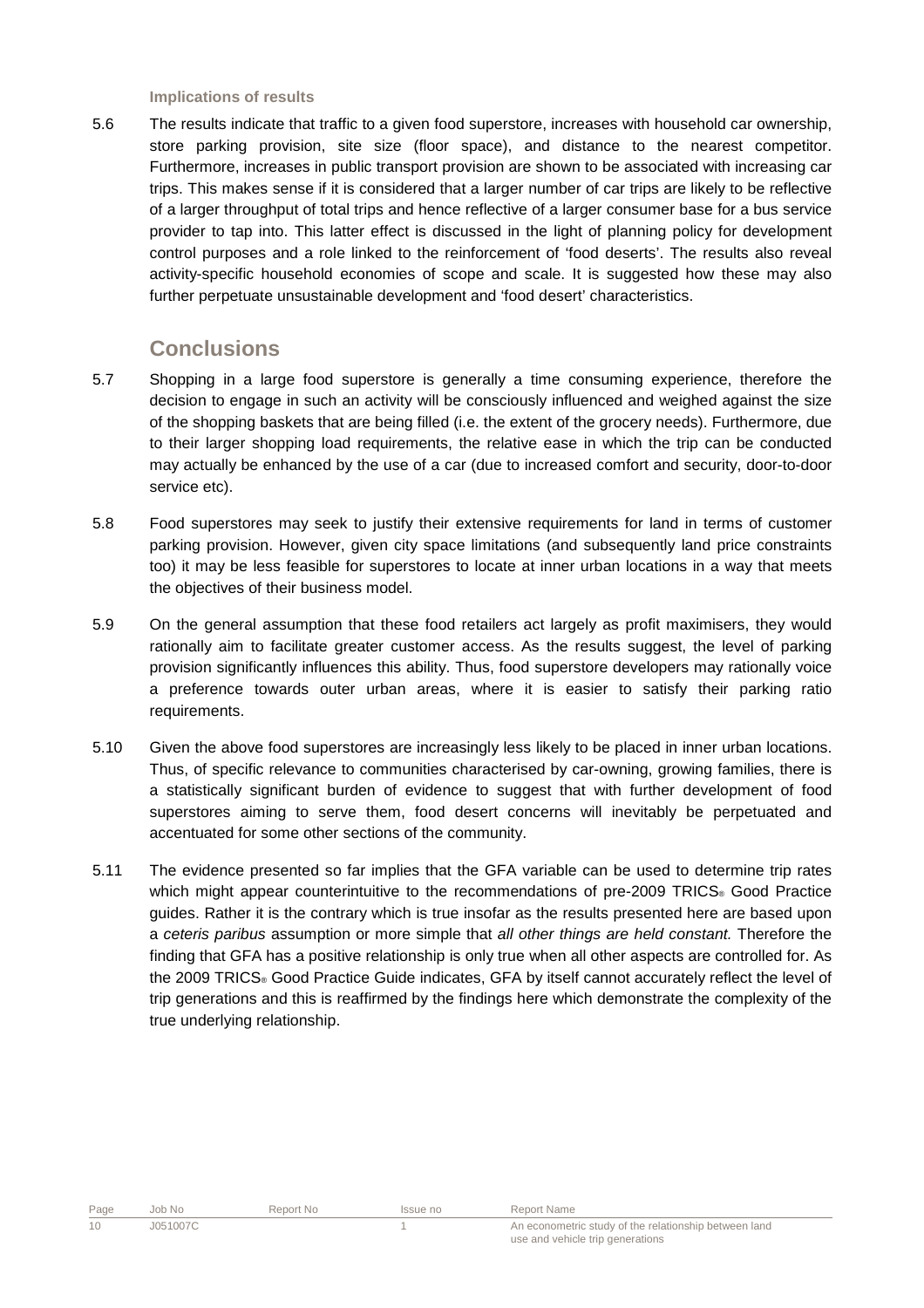# **6 Case Study 2: Office Developments**

### **Introduction**

- 6.1 The notion of sustainability is still in need of much debate by politicians, academics and the general public, as certain aspects still remain very `fuzzy' in terms of general (mis?)understanding. For instance the notion of sustainable communities treads carefully around the distinction between sustainable economic growth and sustainability from the viewpoint of energy/emissions.
- 6.2 From a transport perspective the two concepts generally walk hand in hand, as transport is quite often necessary to facilitate business transactions and thus economic activity. However, many of the key supporters of developing sustainable communities tend to put aside the sustaining of economic growth. This in itself seems a little surprising as the notion of sustainability is often coined as the reduction in carbon emissions and energy use with the provision of the same level of quality of life for future generations as our current generation enjoys. Gross Domestic Product (GDP) levels are an often used indicator of the quality of life.
- 6.3 The scope of this study is to define an econometric model for trip generations at office developments.
- 6.4 The trip to work (and accompanying return trip) serves to be an area of extended debate in which there are many accomplished works looking into multi-faceted aspects of travel behaviour, see for example Jara-Diaz (1998). There are multiple reasons why work based trips receive so much attention, not least of all is the existence/growth of work-based Travel Plans and the extensive debates arising from externalities associated with business activity. Of particular importance in this instance is the role of `non-point' pollution.

## **Discussion of econometric results**

#### **The model**

6.5 As in the previous section, the model for office developments has the following general specification;

#### Trips = f (Economic,Socioeconomic,Physical,Geographic)

6.6 The sample size available for office developments is such that standard inference techniques were dropped in favour of semi-parametric methods to ensure accuracy of the conclusions.

#### **Variables description**

6.7 The variables used in the analysis of office developments are summarised in the following table.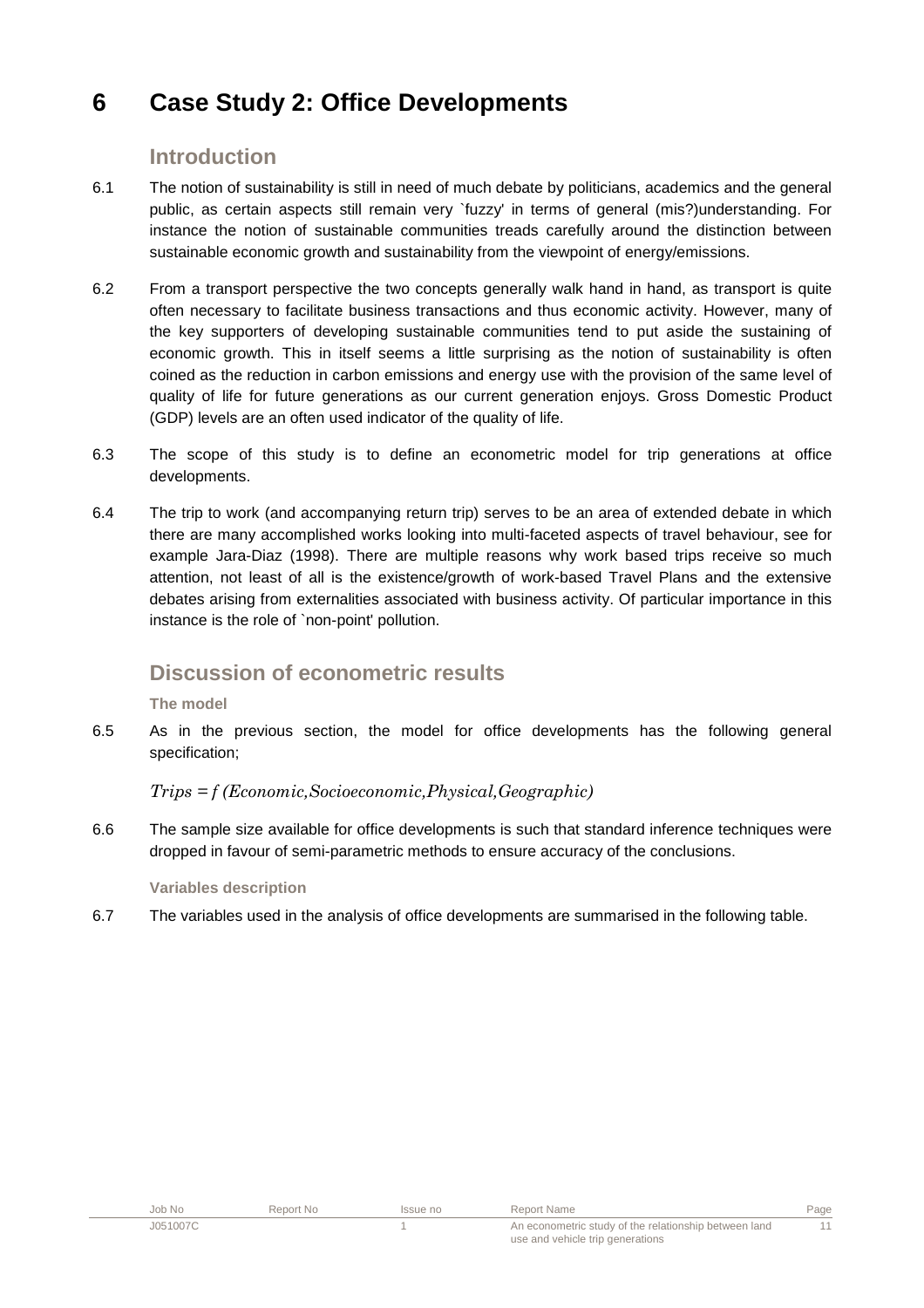| <b>Continuous variables</b>   |               |             |           |                |            |
|-------------------------------|---------------|-------------|-----------|----------------|------------|
|                               | <b>Number</b> | Mean        | Std. Dev. | Min            | <b>Max</b> |
| Gross Floor Area              | 50            | 8.64        | 1.09      | 6.01           | 11.05      |
| Site employment               | 50            | 5.75        | 1.05      | 3.61           | 7.94       |
| Parking provision at the site | 50            | 5.14        | 1.22      | 2.30           | 7.60       |
| Car ownership                 | 50            | $-0.18$     | 0.37      | $-1.40$        | 0.26       |
| <b>Bus services</b>           | 50            | 3.74        | 1.21      | 0              | 4.25       |
| Average household size        | 50            | 0.90        | 0.06      | 0.79           | 0.99       |
| Employment level for the area | 50            | 11.11       | 0.60      | 9.98           | 12.28      |
| Wider area population         | 50            | 11.93       | 0.58      | 11.00          | 12.99      |
| Household employment levels   | 50            | 0.09        | 0.13      | $-0.15$        | 0.43       |
| Year of survey                | 50            | 1993.70     | 4.62      | 1987           | 2002       |
| <b>Dummy variables</b>        |               |             |           |                |            |
|                               | <b>Number</b> | <b>Mean</b> | Std. Dev. | <b>Median</b>  |            |
| Town centre                   | 50            | 0.18        | 0.388     | $\Omega$       |            |
| Neighbourhood centre          | 50            | 0.04        | 0.198     | $\mathbf 0$    |            |
| Suburban area                 | 50            | 0.12        | 0.328     | $\overline{0}$ |            |
| Edge of town                  | 50            | 0.26        | 0.443     | $\overline{0}$ |            |
| Free standing                 | 50            | 0.10        | 0.303     | $\mathbf 0$    |            |
| Commercial zone               | 50            | 0.08        | 0.274     | $\mathbf 0$    |            |
| Industrial zone               | 50            | 0.06        | 0.240     | $\mathbf 0$    |            |
| Development zone              | 50            | 0.06        | 0.240     | $\mathbf 0$    |            |
| Edge of town centre           | 50            | 0.10        | 0.303     | 0              |            |

#### **Table 6.1 Variables used in the analysis of Office Developments**





| Page | Job No   | Report No | Issue no | Report Name                                                                               |
|------|----------|-----------|----------|-------------------------------------------------------------------------------------------|
|      | J051007C |           |          | An econometric study of the relationship between land<br>use and vehicle trip generations |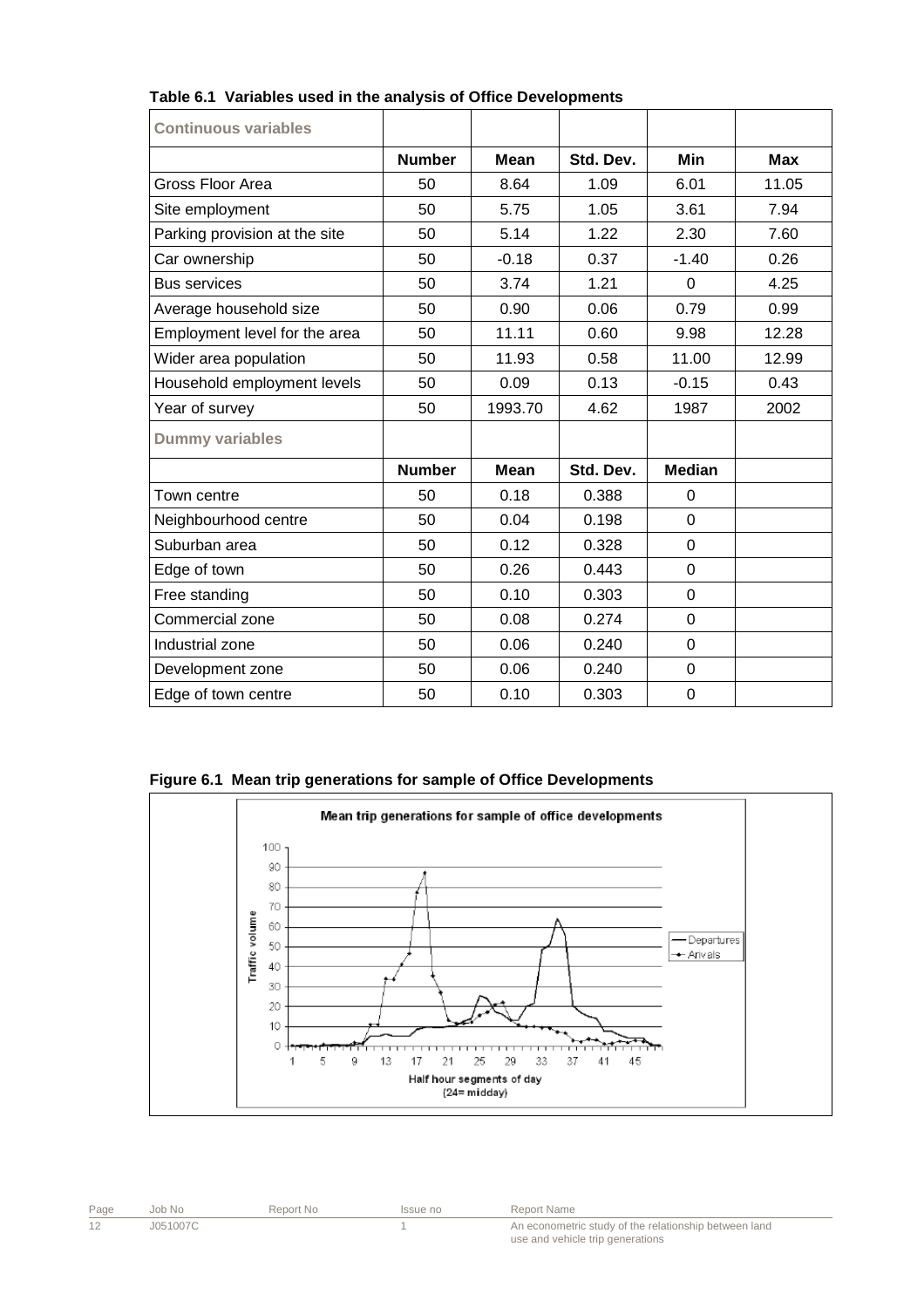**Estimated results** 

6.8 The results in the following table suggest upon initial inspection that many of the variables should be dropped, due to insignificance. However formal testing excluding groups of regressors (e.g. the land zone dummies) reveals that dropping these variables weakens the statistical properties of the model and hence that land zone has a significant effect on trip generations. Thus, a trip generation model including only parking provision as a determinant is likely to be incorrectly specified.

|                               | <b>Coefficient values</b> |
|-------------------------------|---------------------------|
| Gross Floor Area              | $-0.346$                  |
| Employees at the site         | 0.381                     |
| Parking provision at the site | $0.898*$                  |
| Car ownership                 | $-0.057$                  |
| <b>Bus services</b>           | 0.188                     |
| Average household size        | 2.760                     |
| Employment level for the area | $-0.134$                  |
| Average household employment  | $-0.541$                  |
| Town centre                   | $-0.299$                  |
| Neighbourhood centre          | 0.633                     |
| Suburban area                 | 0.177                     |
| Edge of town                  | $-0.094$                  |
| Free standing                 | $-0.119$                  |
| Commercial zone               | 0.056                     |
| Industrial zone               | 0.125                     |
| Development zone              | 0.510                     |
| Edge of town centre           | 0.456                     |
| Number of observations        | 35                        |
| Adj R-squared                 | 0.92                      |

|  |  |  |  | <b>Table 6.2 Estimated Results - Office Developments</b> |
|--|--|--|--|----------------------------------------------------------|
|--|--|--|--|----------------------------------------------------------|

Achieved Significance Level: \*\*\*=1%, \*\*=5%, \*=10%

Specification i=Model estimates using GFA, Specification ii=Model estimates using RFA.

#### **Implications of results**

- 6.9 The burden of evidence indicates firstly that provision of public services ceteris paribus, is not consistent with mode switching behaviour and hence is not a feasible instrument to constrain demand for car use.
- 6.10 It is the provision of parking spaces at the site in question along with the scale of the business activity at that site that determines travel behaviour - or at least this is what the present data capture within TRICS® would conclude. Therefore in the absence of trying to constrain business behaviour by directly controlling site activity, the implication is that parking policies and land zone type are presently the most direct routes to controlling demand for car use at office employment sites.

### **Conclusions**

6.11 With respect to implications for policy setters, it is seen that the most effective policy interventions would involve the reduction of either (a) employment levels or (b) parking provision.

| Job No   | Report No | Issue no | Report Name                                                                               | Page |
|----------|-----------|----------|-------------------------------------------------------------------------------------------|------|
| J051007C |           |          | An econometric study of the relationship between land<br>use and vehicle trip generations |      |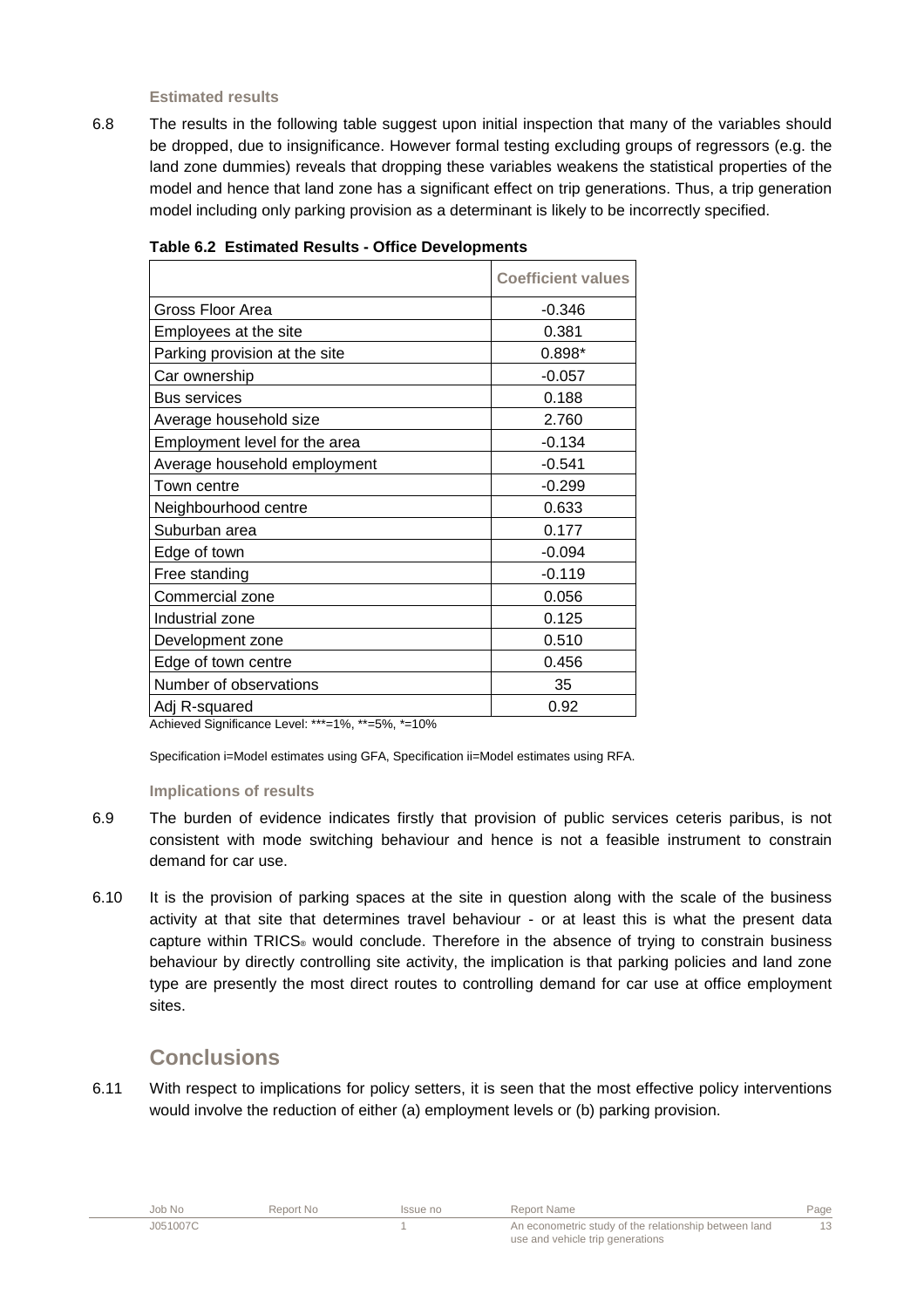- 6.12 These must inherently be supported with a great many caveats. Any site specific policy, e.g. a work based travel plan, must offer incentives `sweet enough' to avoid employee's considering changing their jobs due to the personal impacts of enforced changes in travel behaviour.
- 6.13 There is no 'one size fits all' solution and policy in transport must be tailored to suit the needs of the individual site and its employees.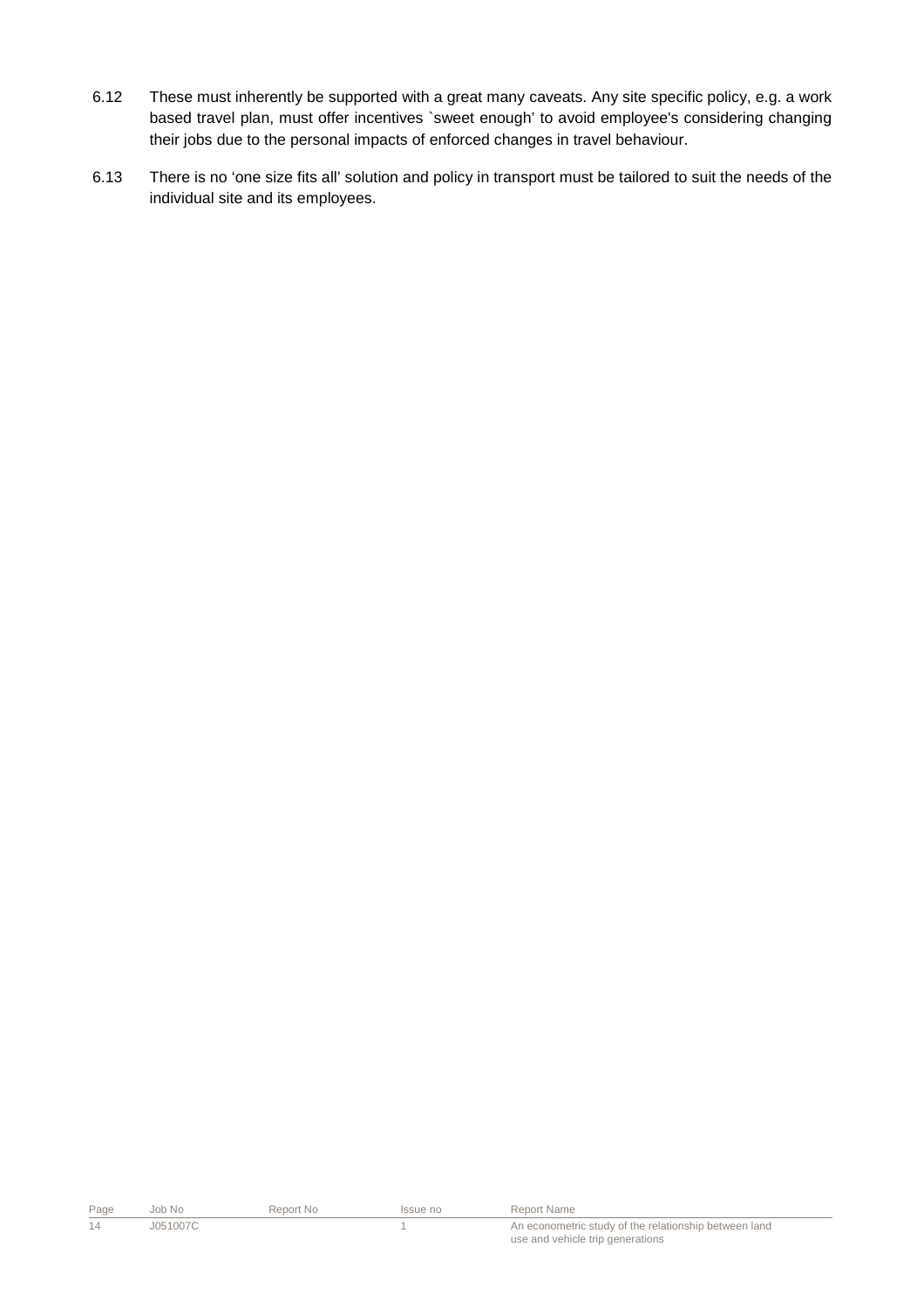# **7 Case Study 3: Residential Developments**

### **Introduction**

- 7.1 This section presents evidence from a case study on residential sites as taken from the TRICS® database.
- 7.2 There has been ongoing exploration into the interactions between car use and car ownership. Many previous works have considered the empirical relationship between car ownership and car use. Various studies focus purely on car ownership while others point to enduring differences of opinion as to whether car-ownership and car-use should be modelled individually or together.
- 7.3 Transportation practitioners often rely upon knowledge of car ownership levels and their interaction with travel demand in order to help define future transport behaviour.
- 7.4 Joint models of car ownership and car use can help extend the information provided by pure trip generation models. Although, when using TRICS®, it is not feasible to consider models of car ownership and use as a function of activity purpose or trip length, it is possible to consider the total number of trips produced, and differentiate by different household structures. This can provide some light on different lifestyles within various household types and areas.
- 7.5 This case study seeks to identify whether land zone and residential dwelling type can be statistically related to car ownership levels and also car use, in so doing it employs a sequential, general to specific modelling strategy.

## **Discussion of econometric results**

**The model** 



**Figure 7.1 Conceptual modelling framework** 

7.6 This econometric model considers estimates with two alternative model structures, namely a single equation specification (i.e. estimating trip generations by themselves) and a multiple equation

| Job No   | Report No | Issue no | Report Name                                           | Page |
|----------|-----------|----------|-------------------------------------------------------|------|
| J051007C |           |          | An econometric study of the relationship between land |      |
|          |           |          | use and vehicle trip generations                      |      |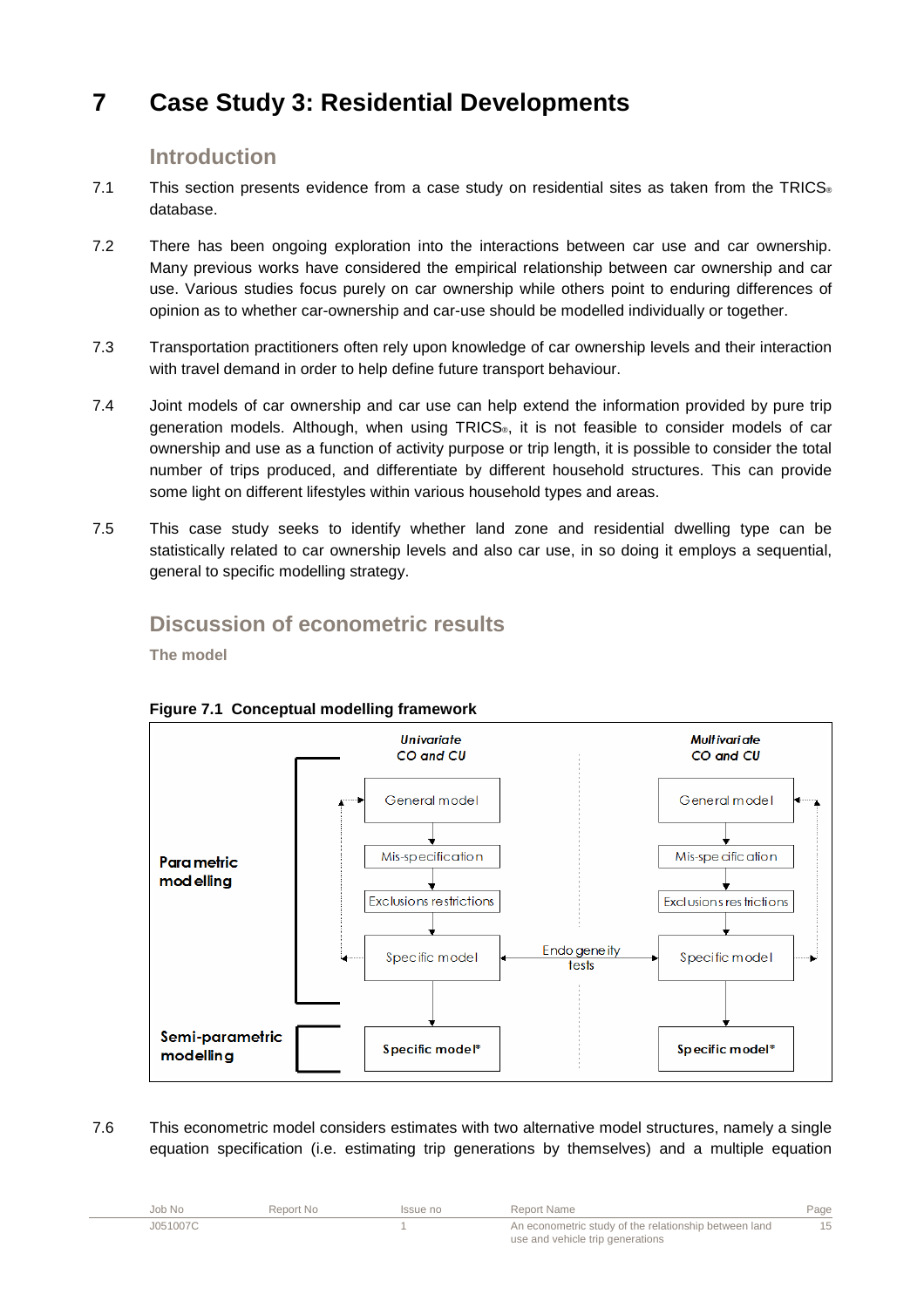approach (making trip generations dependent on car ownership). The general model specifications are as follows;

### Trips = f (Economic,Socioeconomic,Physical,Geographic,Car\_Ownership)

### $Car\_Ownership = f (Economic, Socioeconomic, Physical, Geographic)$

**Variables description** 

| <b>Continuous variables</b>               |             |                  |       |             |              |     |
|-------------------------------------------|-------------|------------------|-------|-------------|--------------|-----|
|                                           | <b>Mean</b> | <b>Median</b>    | S.D.  | Min         | <b>Max</b>   | N   |
| Trip generations                          | 2.823       | 2.798            | 1.467 | $-1.043$    | 6.945        | 146 |
| Metropolitan size area                    | 11.876      | 11.791           | 0.478 | 10.857      | 13.801       | 146 |
| Average household size                    | 0.906       | 0.908            | 0.050 | 0.786       | 1.027        | 146 |
| Household employment                      | 0.086       | 0.074            | 0.098 | $-0.118$    | 0.413        | 146 |
| <b>Bus services</b>                       | 3.931       | 4.248            | 0.953 | 0           | 4.500        | 146 |
| Car ownership                             | 4.892       | 4.682            | 1.333 | 2.416       | 8.957        | 146 |
| Year                                      | 1994        | 1992             | 4.617 | 1987        | 2002         | 146 |
| <b>Dummy variables</b>                    |             |                  |       |             |              |     |
| Town centre                               | 0.014       | $\mathbf 0$      | 0.117 | 0           | $\mathbf{1}$ | 146 |
| Neighbourhood centre                      | 0.096       | $\overline{0}$   | 0.293 | $\mathbf 0$ | 1            | 146 |
| Suburban area                             | 0.295       | $\mathbf 0$      | 0.457 | 0           | $\mathbf{1}$ | 146 |
| Edge of town                              | 0.425       | $\mathbf 0$      | 0.496 | $\mathbf 0$ | $\mathbf{1}$ | 146 |
| Free standing                             | 0.089       | $\mathbf 0$      | 0.286 | $\mathbf 0$ | $\mathbf{1}$ | 146 |
| Edge of town centre                       | 0.082       | $\pmb{0}$        | 0.276 | 0           | $\mathbf{1}$ | 146 |
| <b>Household Classification Variables</b> |             |                  |       |             |              |     |
| A - Houses Pri. Owned                     | 0.281       | 0                | 0.451 | 0           | $\mathbf 1$  | 146 |
| B - Houses for Rent                       | 0.021       | $\mathbf 0$      | 0.142 | 0           | $\mathbf{1}$ | 146 |
| C - Flats Pri. Owned                      | 0.034       | $\overline{0}$   | 0.182 | $\mathbf 0$ | $\mathbf{1}$ | 146 |
| $D$ – Flats for Rent                      | 0.075       | $\mathbf 0$      | 0.265 | $\mathbf 0$ | $\mathbf{1}$ | 146 |
| E - Institutional Hostel                  | 0.027       | $\mathbf 0$      | 0.164 | $\mathbf 0$ | $\mathbf{1}$ | 146 |
| F - Sheltered Accom.                      | 0.075       | $\mathbf 0$      | 0.265 | $\mathbf 0$ | $\mathbf{1}$ | 146 |
| G - Student Accom.                        | 0.021       | $\mathbf 0$      | 0.142 | $\mathbf 0$ | $\mathbf{1}$ | 146 |
| H - Nurses Home                           | 0.007       | $\mathsf 0$      | 0.083 | $\mathsf 0$ | $\mathbf{1}$ | 146 |
| I - Caravan Pk(non-hol)                   | 0.007       | $\mathbf 0$      | 0.083 | $\mathbf 0$ | $\mathbf{1}$ | 146 |
| J - Holiday Accom.                        | 0.082       | $\pmb{0}$        | 0.276 | $\mathbf 0$ | $\mathbf{1}$ | 146 |
| K - Mixed Pri. Housing                    | 0.240       | $\mathbf 0$      | 0.428 | $\mathbf 0$ | $\mathbf{1}$ | 146 |
| L - Mixed Non-Pri. Hou.                   | 0.075       | $\mathsf 0$      | 0.182 | $\mathbf 0$ | $\mathbf{1}$ | 146 |
| M - Mix. Pri./Non-Pri. H.                 | 0.075       | $\mathbf 0$      | 0.265 | $\mathbf 0$ | $\mathbf{1}$ | 146 |
| N - Retirement Flats                      | 0.021       | $\boldsymbol{0}$ | 0.142 | $\mathbf 0$ | $\mathbf{1}$ | 146 |

#### **Table 7.1 Variables description - Residential Developments**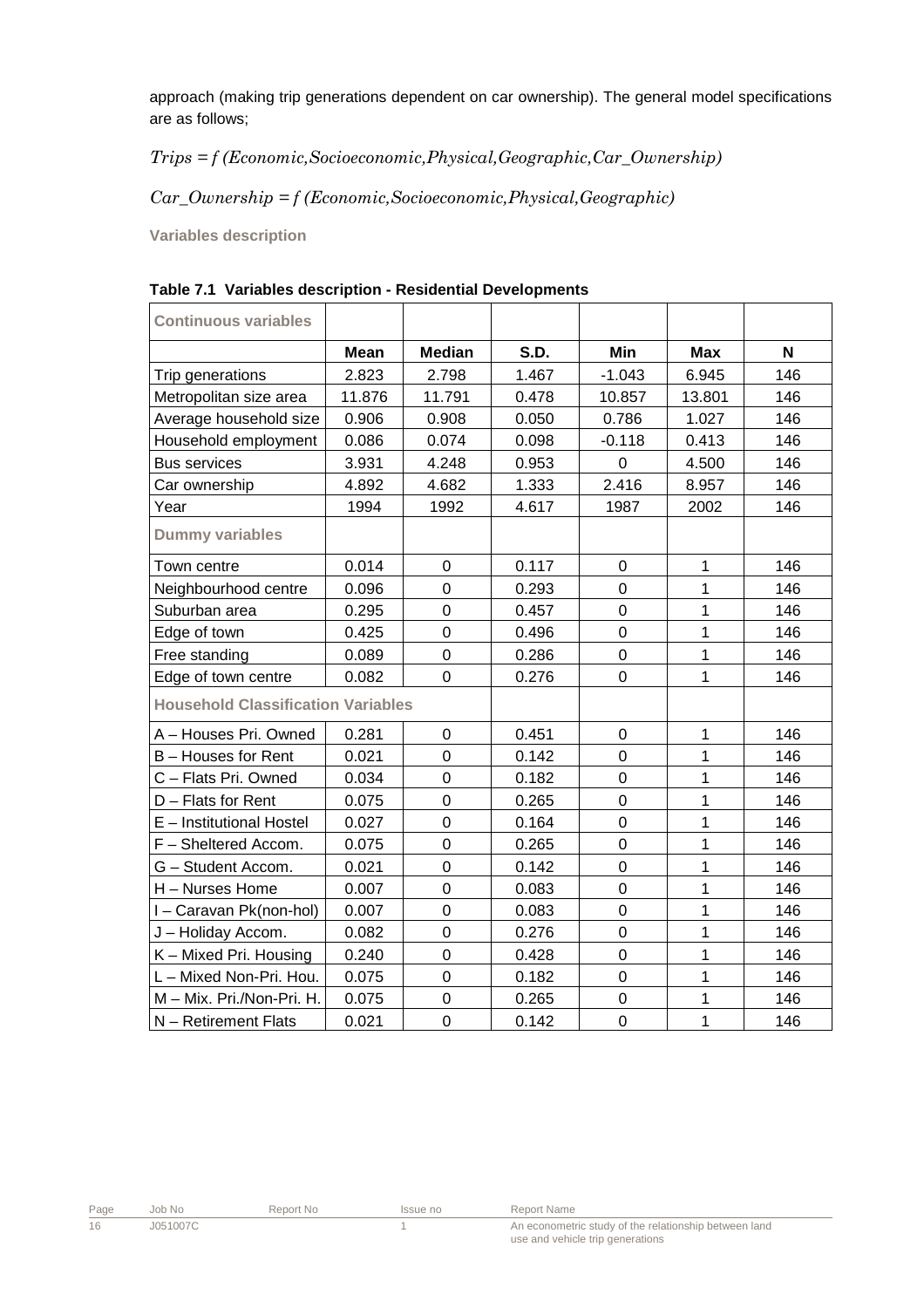



| Table 7.2 Estimated results - Residential Developments |
|--------------------------------------------------------|
|--------------------------------------------------------|

|                              | <b>Car ownership</b> | <b>Trip generation</b> |
|------------------------------|----------------------|------------------------|
| Constant                     | $-11.058$            | 24.498                 |
| Metropolitan size area       | $-0.180$             |                        |
| Average household size       | $-0.618$             |                        |
| Average household employment | $-0.879$             |                        |
| <b>Bus services</b>          | $-0.078$             |                        |
| Year                         | 0.010                |                        |
| Neighbourhood centre         | 0.043                |                        |
| Suburban area                | $-0.076$             |                        |
| Edge of town                 | $-0.055$             |                        |
| Free standing                | $-0.011$             |                        |
| Edge of town centre          | 0.079                |                        |
| Trip generations             | $0.914***$           |                        |
| Car ownership                |                      | 1.055***               |
| Obs                          | 146                  | 146                    |
| Adjusted R <sub>2</sub>      | 0.86                 | 0.87                   |

#### **Implications of results**

- 7.7 The results imply a very simple relationship whereby car ownership is determined by how much cars are used at a site, and how much cars are used is determined by car ownership levels.
- 7.8 Public transport has not really contributed to lowering the traffic impact of residential developments within the UK.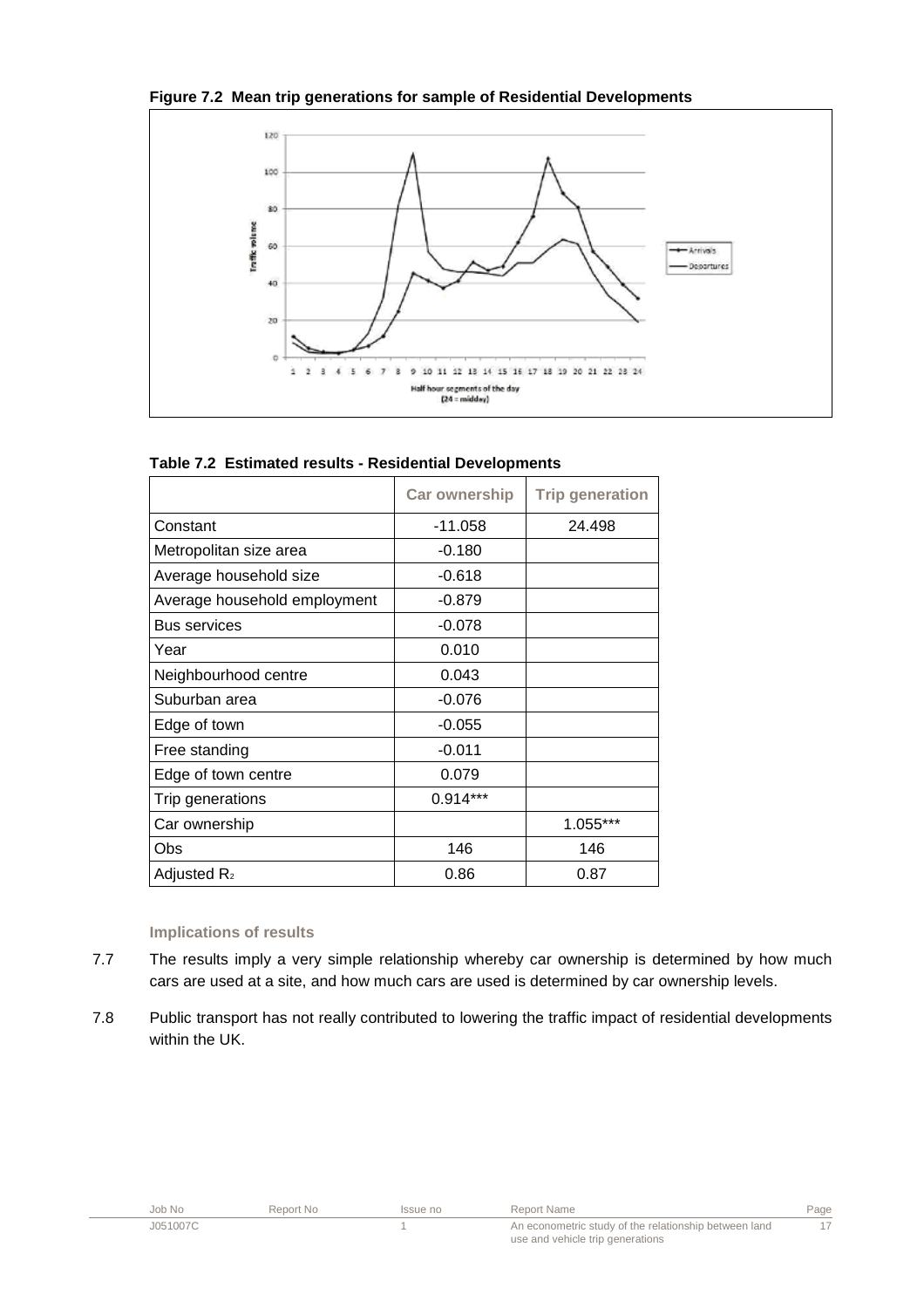## **Conclusions**

- 7.9 From a modelling perspective, the results reveal some interesting issues relating to the general approach to analysing trip generations from residential developments and also to parametric modelling in general.
- 7.10 The modelling of trip generations from residential developments is found to share some bidirectional causality with car ownership. As such, car use cannot be rationally treated as independent of the decision to own a car.
- 7.11 Unlike in previous empirical studies, the socio-economic indicators are not observed to have any significant effect on travel behaviour in either of the modelling approaches. In itself this may be a result of the aggregation of trip activities as well as households. Given the evidence available from the extant literature, it would be unwise to assert that socio-economic characteristics do not help determine travel behaviour and indeed they are a statistically valid feature of this model. However, the coarse nature at which they are defined is likely to be one of the reasons precluding their individual statistical significance.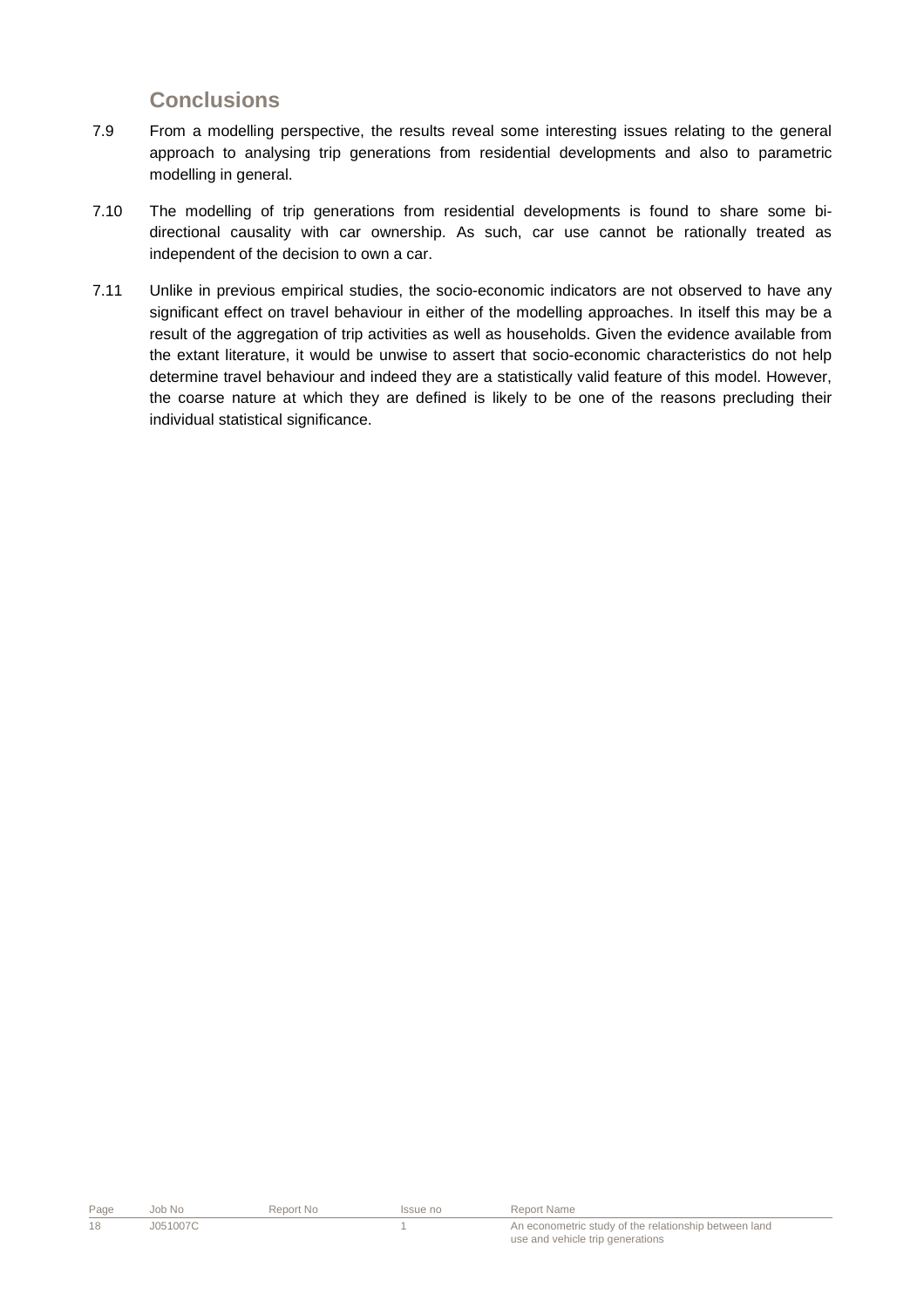# **8 Summary and conclusions**

- 8.1 This section brings together and summarises the general conclusions of the three case studies, attempting to provide guidance on three underlying issues
	- What is the best way to model vehicle trips?
	- What determines vehicle trips?
	- What are the differences across the land-use types?
- 8.2 This study arose from a desire to attempt to model the TRICS<sup>®</sup> data in a more rigorous manner than previously done and has engaged a scientific approach to demonstrate that traffic behaviour is, in part, determined by land use type.

## **What is the best way to model vehicle trips?**

- 8.3 The majority of recent work points towards the application of large scale gravity type models, due to the way they can be incorporated into much larger models of economic behaviour - therefore at a coarse level of aggregation they seem to offer obvious benefits.
- 8.4 The form of the TRICS<sup>®</sup> data precludes the application of many types of mainstream transport modelling methods such as full network origin-destination analysis, as only one end of the journey is available. Similarly discrete choice based analysis of individual behaviour is not feasible due to the level of aggregation of the data.
- 8.5 Given the depth of the data and spread of observations over time, the possibility of applying time series and/or panel methods cannot be considered appropriate at present - more data, as will be collected over coming years, will however make these estimation technologies feasible in the future.

### **What determines vehicle trips?**

- 8.6 Given the approach taken, the analysis strongly implies that geographical features such as land zone placement and site specific characteristics are crucial in determining vehicle trip rates at the three site types considered.
- 8.7 For offices there is clear evidence that the parking characteristics of sites play the largest determining factor in travel demand. However land zone placement is also important and MUST be controlled for when assessing trip generation levels as they are a significant feature of the model, as are other socioeconomic characteristics, although they are not individually significant.
- 8.8 For food superstores, the evidence is a little clearer, with the results indicating a clear and significant relationship between land zone placement and travel behaviour with different land zone types being associated with higher vehicle trip levels when compared to others.
- 8.9 Furthermore, the other indicators featured into the model all feature significantly, indicating that for the purpose of food shopping, the decision to travel by car is determined by a rather complex interaction with many factors.
- 8.10 For residential developments there are no individually significant land zone variables, yet they are a statistically relevant feature of the final preferred model. This would again imply only weak evidence of a relationship between land zone placement and travel behaviour as found with offices.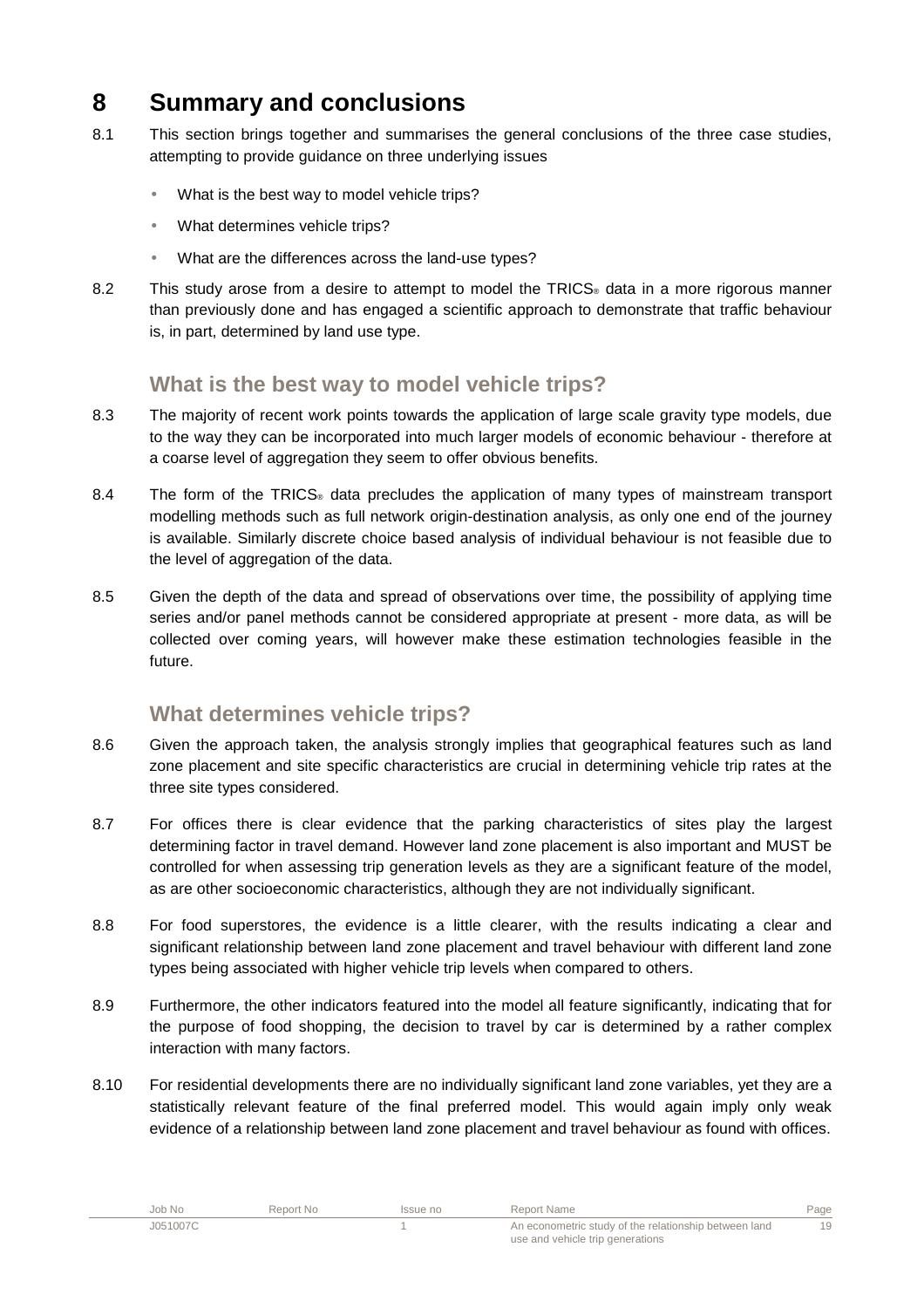8.11 Land zone indicators are important and their omission could lead to bias in the coefficients and hence inappropriate policy conclusions. The same is also true of socio-economic indicators and site specific characteristics, which are equally validly accepted to be a necessary feature of trip generation models, in all three land use types.

#### **What are the differences across the land-use types?**

- 8.12 There are both similarities and differences across the three land uses analysed e.g. Food Superstore, Offices and residential sites.
- 8.13 By way of similarity, in all three case studies it was found that land-use placement is an important feature within these forms of model. This is perhaps arguably an unsurprising finding but is a positive re-enforcement that the current directions in government policy are valid.
- 8.14 Land zone features are consistently found to improve the trip generation models reinforcing that they play an important role in assessing travel behaviour at the land use types considered.
- 8.15 This study has shown that the TRICS<sup>®</sup> database contains plentiful information to create well specified models of trip generation for certain land use types. Moreover, the results of these models raise some potentially interesting issues for local level planners and policy makers, such as the existence of scale and scope economies for food superstore trips, and the seemingly inadequate manner in which public transport services have been historically implemented.

### **General conclusions from the study**

- 8.16 The ability to use the TRICS<sup>®</sup> data for sound econometric modelling has been demonstrated by the generation of three separate models, largely adhering to a-priori expectations, and satisfying the necessary statistical pre-requisites, albeit with the assumption of normality needing to be dropped in many cases.
- 8.17 A further feature arising from the model results is that provision of bus services is not consistent with a reduced traffic impact. The suggestion is that traffic levels are likely to remain unchanged.
- 8.18 There is no 'one size fits all' solution and policy in transport must be tailored to suit the needs of the individual site. The results presented in this report present one set of indications based on one general approach for one particular country. The dynamics of society are such that there could never be a single solution to transport problems as needs and norms are constantly evolving too.
- 8.19 What is clear however is that there are a raft of issues that the TRICS<sub>®</sub> database can provide a perspective upon by building on theoretically grounded statistical analyses.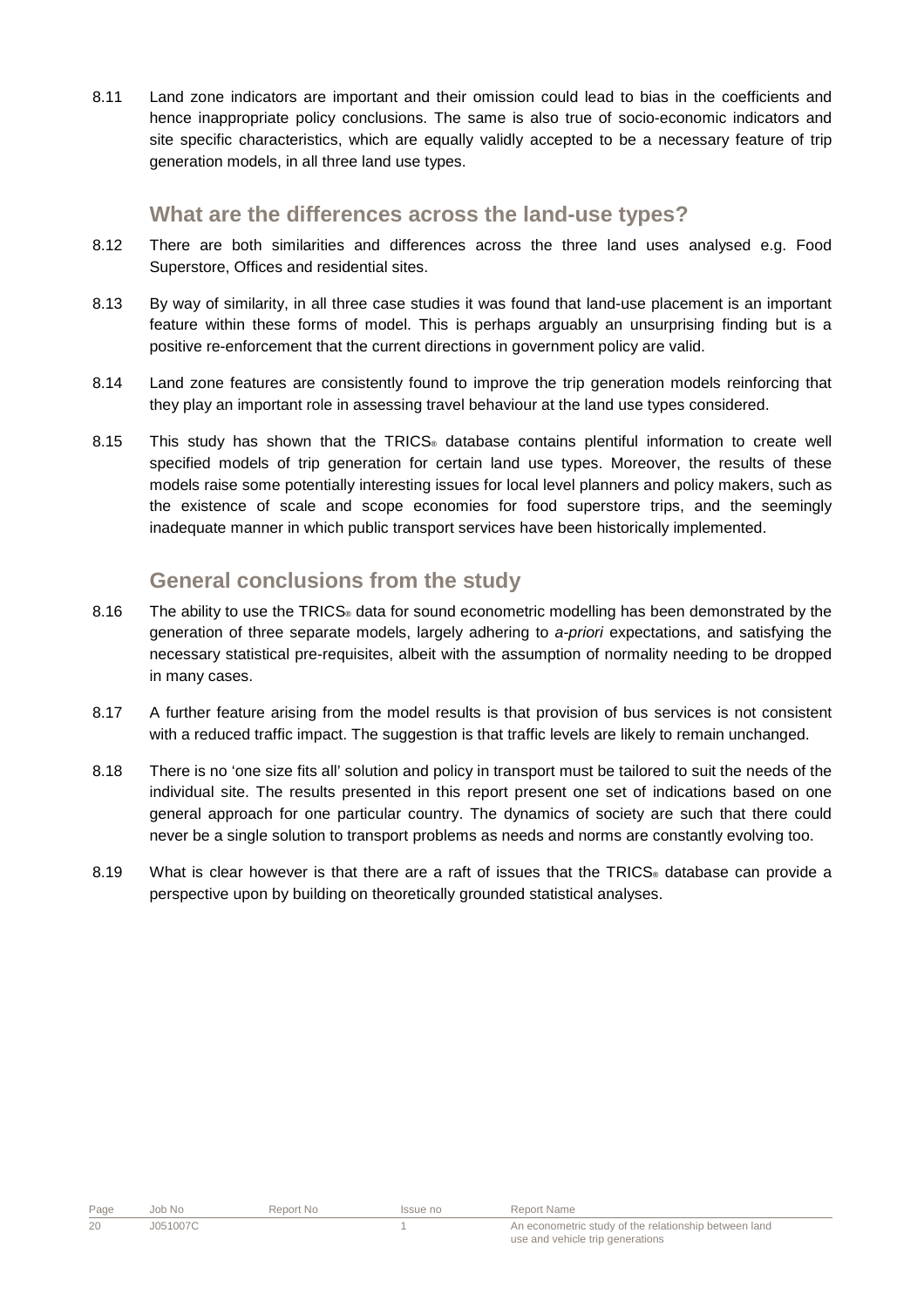## **APPENDIX A**

**Econometric model** 

| Job No   | Report No | Issue no | Report Name                                           | Page |
|----------|-----------|----------|-------------------------------------------------------|------|
| J051007C |           |          | An econometric study of the relationship between land |      |
|          |           |          | use and vehicle trip generations                      |      |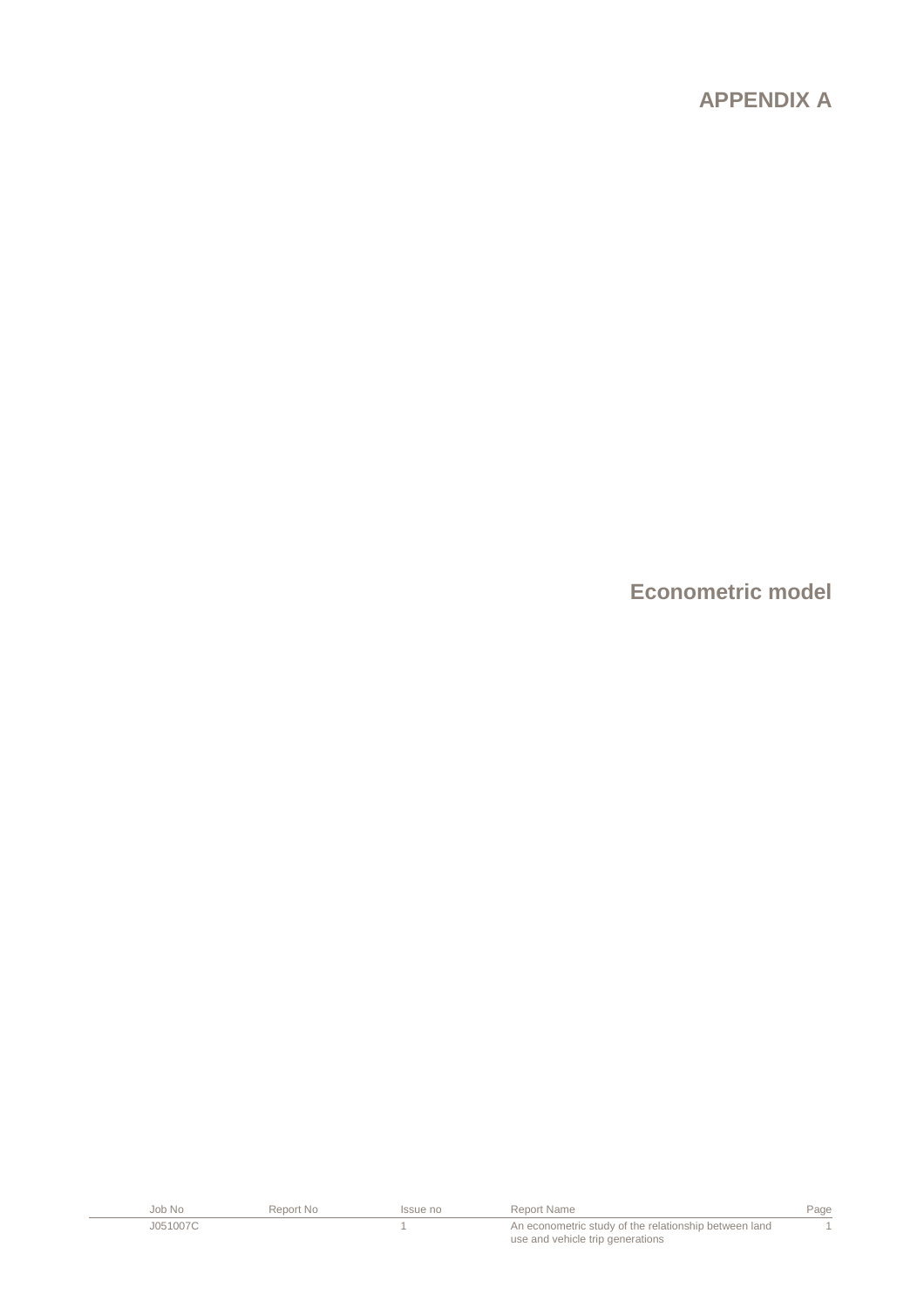## **Econometric model**

An Activity-Based Trip Model is therefore specified under the same auspices as a standard demand relationship for consumer behaviour, derived from standard micro-economics so that the demand for a good or service is determined by the desire and ability to purchase the good (e.g. characteristics of the good, and individual capacity to consume), as well as interactions with substitute markets/goods and/or effects. This can be summarised as follows:

$$
Trips_{m,o,d} = f\left(Economic_o, Socioeconomic_o, Physical_d, Geographic_d\right)
$$

$$
m \in M, o \in O, d \in D
$$

Where 'M' is the set of travel modes, 'O' is the set of origins and 'D' is the set of destinations. The dependent variable  $T$  is the one way hourly average traffic flow.

Equation (1) implies that the desire to travel to a site (by any chosen mode of travel, for instance cycling, walking or taking public transport), is determined by factors that influence the ability and/or wish to partake in (or consume) the activity (or service) which that site offers. In particular, the Economic characteristics of the local population, thus capturing the ability of individuals within that area to consume. Physical or site specific attributes, which may be considered as features of that site which may serve to attract more trips. The wider *Geographic* information may have some bearing on trip levels including site accessibility, and potential resistance offered by the existing geography. Finally Socioeconomic characteristics, which reflect (in part) lifestyles, and consequently, consumption choices within a given area.

For empirical tractability a number of simplifying assumptions are required to ensure that activity specific elasticises are revealed, as follows;

'M' is constrained to passenger vehicle traffic only.

'O' is not known with certainty, and is therefore assumed to be a function of the surrounding areas characteristics.

'D' is constrained to one type of destination, in this instance food superstores. i.e. the model estimates the levels of trips for only one individual type of activity.

| Page | Job No   | Report No | Issue no | Report Name                                           |
|------|----------|-----------|----------|-------------------------------------------------------|
|      | J051007C |           |          | An econometric study of the relationship between land |
|      |          |           |          | use and vehicle trip generations                      |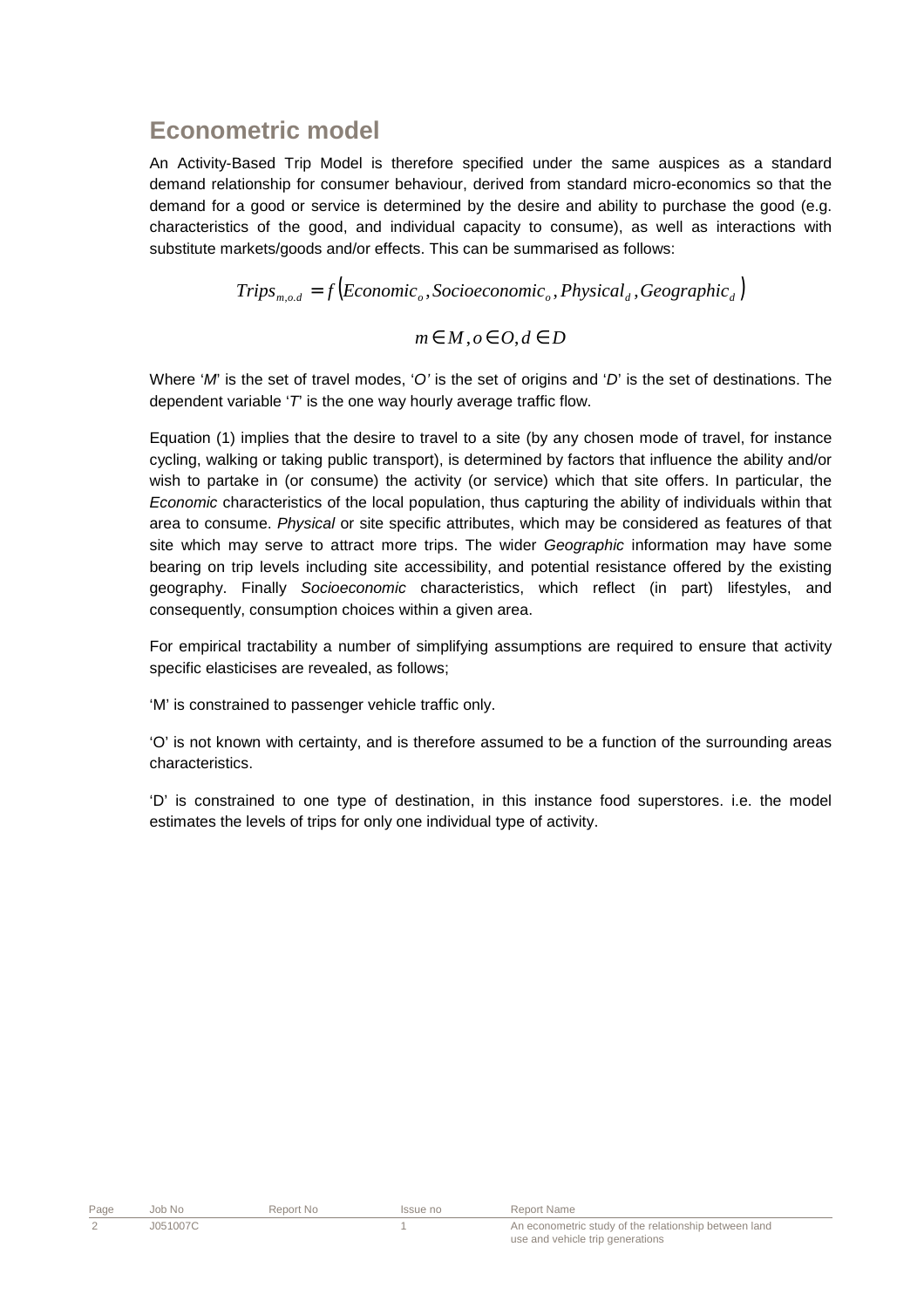**Appendix B** 

**Descriptive statistics** 

| Job No   | Report No | Issue no | Report Name                                           | Page |
|----------|-----------|----------|-------------------------------------------------------|------|
| J051007C |           |          | An econometric study of the relationship between land |      |
|          |           |          | use and vehicle trip generations                      |      |